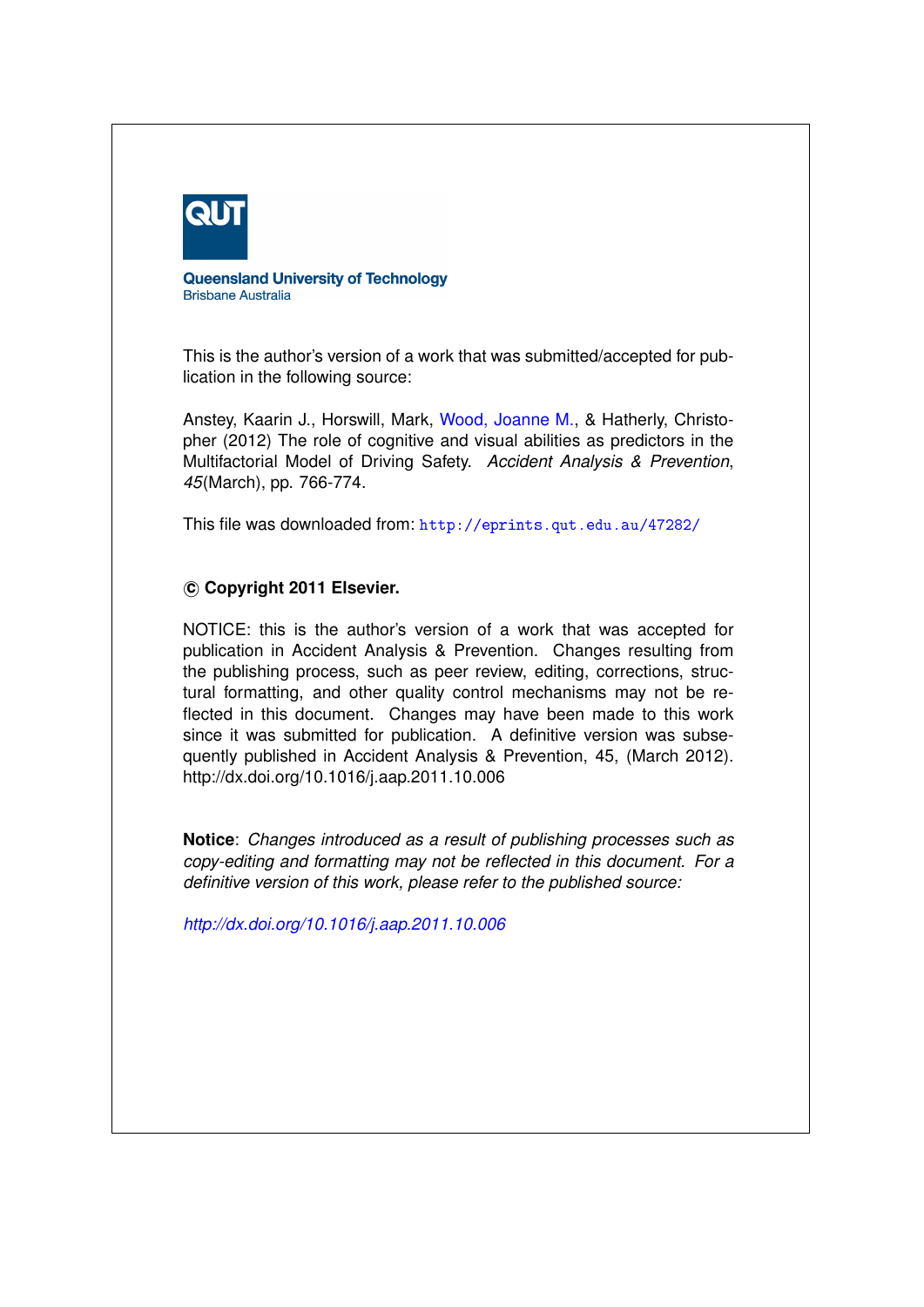# The Role of Cognitive and Visual Abilities as Predictors in the Multifactorial Model of Driving Safety

Kaarin J. Anstey <sup>a\*</sup>, Mark S. Horswill <sup>b</sup>, Joanne M. Wood <sup>c</sup>, Christopher Hatherly <sup>a</sup>

<sup>a</sup> Centre for Mental Health Research, Australian National University, Australia, kaarin.anstey@anu.edu.au; Christopher.hatherly@anu.e.du.au

<sup>b</sup> School of Psychology, The University of Queensland, Australia,

m.horswill@psy.uq.edu.au

<sup>c</sup> School of Optometry, Queensland University of Technology, Australia, *j.wood@qut.edu.au* 

Corresponding Author:

Kaarin J. Anstey PhD

Ageing Research Unit

Centre for Mental Health Research

Australian National University

Canberra ACT 0200, Australia

Ph + 61 2 61258410. Fax + 61 2 61250733, email: kaarin.anstey@anu.edu.au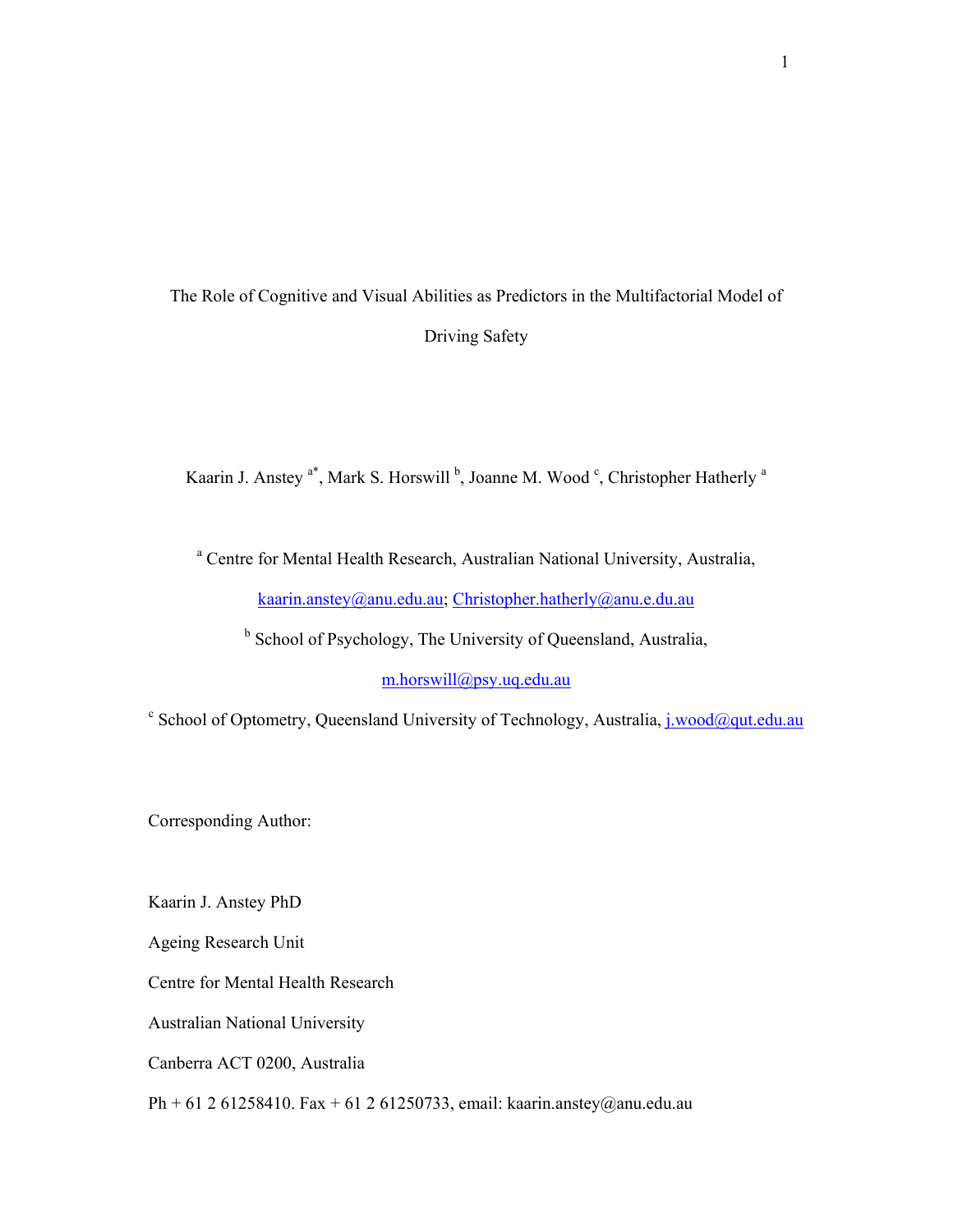#### **Abstract**

Objective: The current study evaluated part of the Multifactorial Model of Driving Safety to elucidate the relative importance of cognitive function and a limited range of standard measures of visual function in relation to the Capacity to Drive Safely. Capacity to Drive Safely was operationalized using three validated screening measures for older drivers. These included an adaptation of the well validated Useful Field of View (UFOV) and two newer measures, namely a Hazard Perception Test (HPT), and a Hazard Change Detection Task (HCDT).

Method: Community dwelling drivers ( $n = 297$ ) aged 65 to 96 were assessed using a battery of measures of cognitive and visual function.

Results: Factor analysis of these predictor variables yielded factors including Executive/Speed, Vision (measured by visual acuity and contrast sensitivity), Spatial, Visual Closure, and Working Memory. Cognitive and Vision factors explained 83 to 95% of agerelated variance in the Capacity to Drive Safely. Spatial and Working Memory were associated with UFOV, HPT and HCDT, Executive/Speed was associated with UFOV and HCDT and Vision was associated with HPT.

Conclusion: The Capacity to Drive Safely declines with chronological age, and this decline is associated with age-related declines in several higher order cognitive abilities involving manipulation and storage of visuospatial information under speeded conditions. There are also age-independent effects of cognitive function and vision that determine driving safety.

Keywords: hazard perception, Useful Field of View, cognitive decline, driving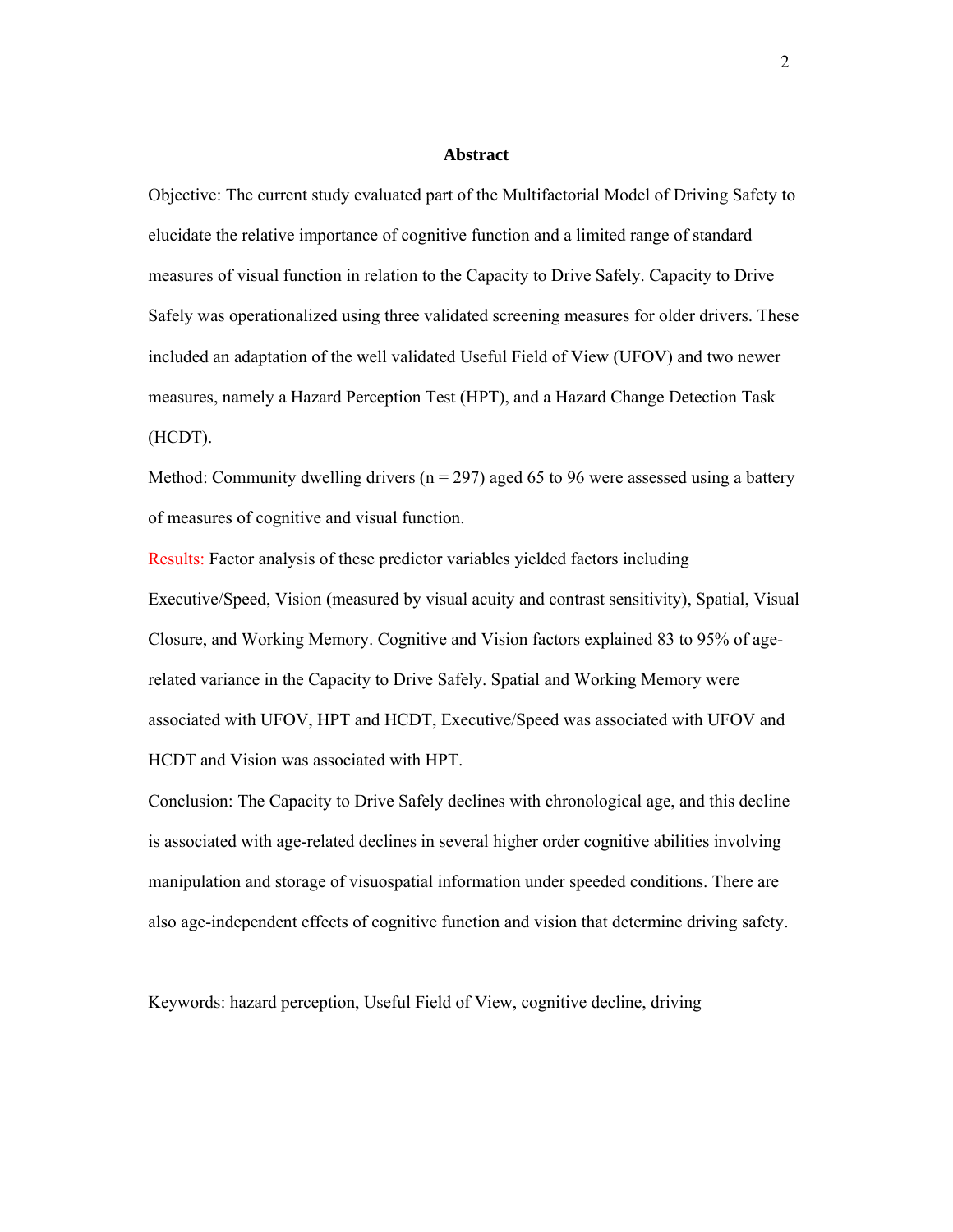## **1 Introduction**

Various brief screening instruments have been developed to assess the driving skills and predict the potential 'risk' of older drivers. The most widely validated and well researched of these screening instruments is the Useful Field of View® (Ball and Owsley 1993); however other instruments that measure change detection (Wetton *et al.* 2010), and hazard perception (Horswill *et al.* 2010a) have also been reported in the literature, as have test batteries that incorporate a range of sensorimotor measures (Ball *et al.* 2006, Wood *et al.* 2008).

Visual function and cognition are two key components of the Multifactorial Model of Driving Safety (Anstey *et al.* 2005b). In this model they are intercorrelated, and both predict the Capacity to Drive Safely. The Capacity to Drive Safely, in conjunction with other factors such as self-monitoring (Horswill *et al.* 2011) and beliefs about one's driving competence under varying conditions (Okonkwo *et al.* 2008), is argued to predict actual driving behavior. Off-road driver screening tests are measures of the Capacity to Drive Safely whereas 'onroad' driving measures assess actual 'driving behavior'. The present study focuses on elucidating the nature of the relationship between cognitive and visual abilities in relation to the Capacity to Drive Safely.

At present, several questions remain unanswered regarding the relative role of visual and cognitive function in predicting driving safety. Whilst visual testing is mandatory in many jurisdictions (Cole 2002), cognitive screening is not required (to our knowledge) despite evidence that both cognitive and visual function predict crashes and unsafe driving. A comparison of the relative importance of visual and cognitive function for predicting safe driving is therefore warranted and will contribute to an evaluation of whether the current approach of screening visual and not cognitive abilities, is appropriate.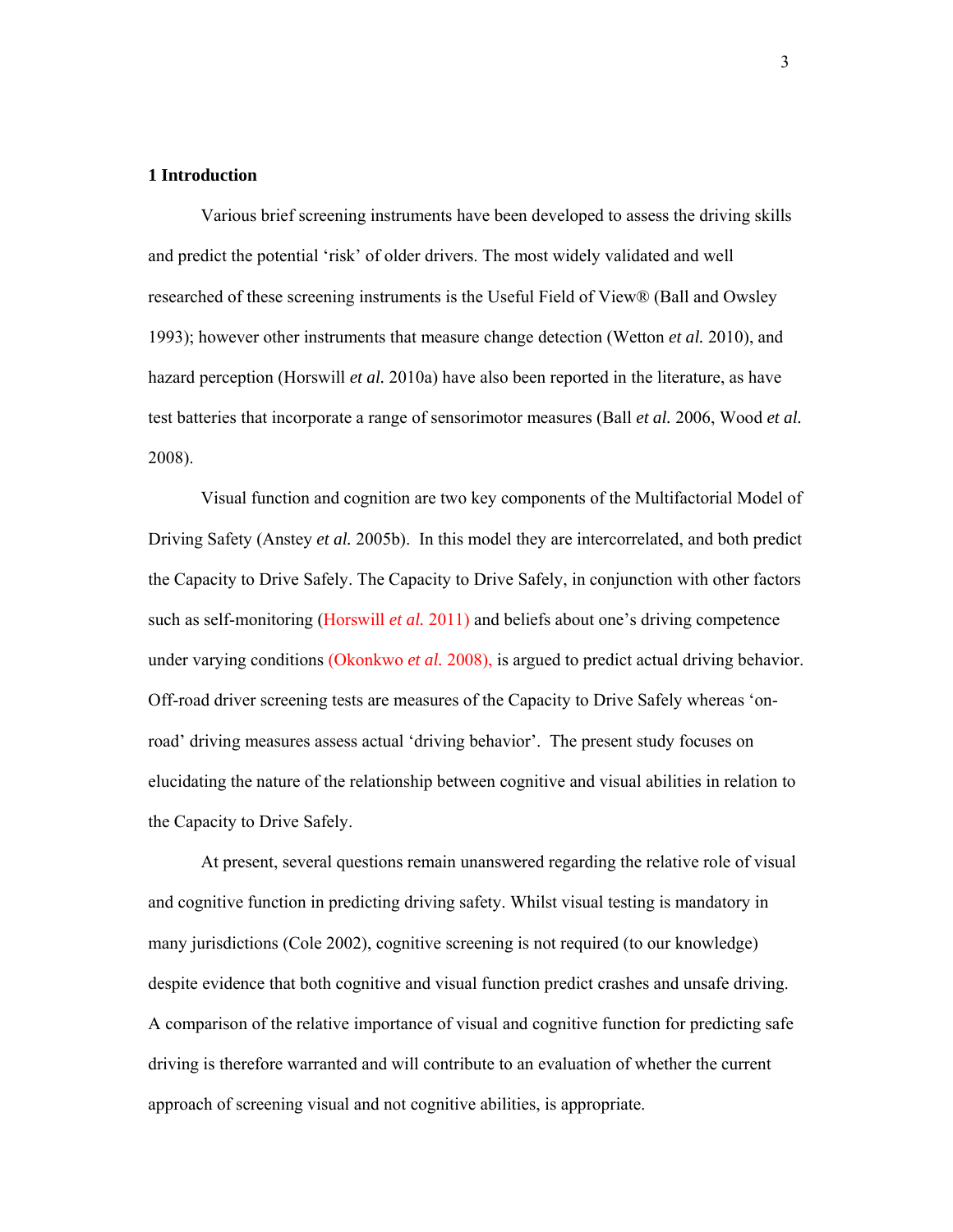Both executive function and processing speed have been proposed as the main cognitive abilities that impact on older drivers' performance (McKnight and McKnight 1999, Daigneault *et al.* 2002), yet it is important to evaluate their contribution in the context of other visual-cognitive abilities that show age-related declines.

Age-related changes in visual function, particularly reductions in visual acuity (Burg 1967, 1968, Higgins and Wood 2005, Owens *et al.* 2007) and visual field loss (Johnson and Keltner 1983, Wood *et al.* 2009b) have been associated with crash risk in older adults. However, research has shown that visual tests alone are a poor predictor of driving performance (Johnson and Keltner 1983, Haymes *et al.* 2007, Wood *et al.* 2009b). Eye disease is also associated with an increased risk of unsafe driving (Owsley *et al.* 1998b, Haymes *et al.* 2007).

Understanding how cognitive and visual ageing affect performance on instruments designed to predict driving skills in late life will not only assist in improving the design of these measures, but will also indicate whether specific screening instruments are more suitable for different sub-populations, in the same way that a neuropsychological test battery would be designed differently for different populations. Moreover, accurate theoretical models of the interrelationships between sensory and cognitive function are required for the development of effective interventions to improve driving safety, such as tailored cognitive training programs (Jobe *et al.* 2001, Roenker *et al.* 2003, Edwards *et al.* 2006), and effective management and treatment of eye disease. Such training studies have been undertaken with driver screening instruments as the outcome measure because they are safer, cheaper, and potentially more reliable and valid (e.g. extreme crash situations can be presented at a high frequency and in a more standardized manner) than on-road driving tests (Horswill *et al.* 2010b).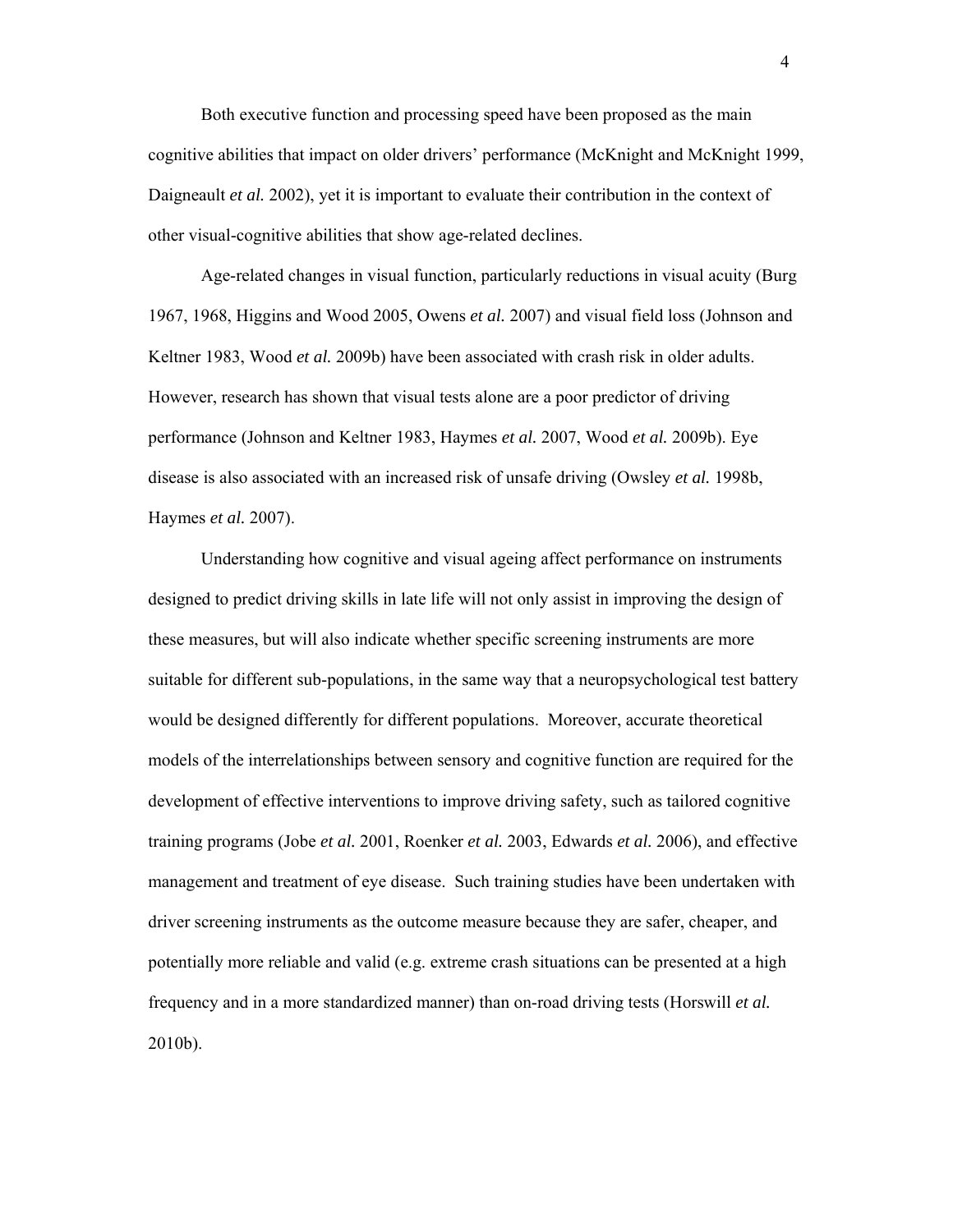The present study operationalizes the 'capacity to drive safely' via inclusion of three validated screening measures that have been linked to self-reported crashes or unsafe onroad driving performance. These are an adaptation of the Useful Field of View® (UFOV), a Hazard Perception Test (HPT) and a Hazard Change Detection Test (HCDT). The UFOV has been found to be a strong predictor of crashes in both retrospective (Owsley *et al.* 1991, Ball and Owsley 1993) and prospective studies (Owsley *et al.* 1998b, Sims *et al.* 2000, Rubin *et al.* 2007), as well as demonstrating strong associations with performance in driving simulators (Hoffman *et al.* 2005), closed road (Wood and Troutbeck 1994) and on-road tests (Duchek *et al.* 1998, Myers *et al.* 2000). Salthouse and colleagues (1996) theorised that agedifferences in performance on specific tasks such as the UFOV could, in many cases, be parsimoniously explained by fundamental cognitive mediators such as sensory function and processing speed.

Hazard perception is the capacity of drivers to identify and respond to dangerous situations (Horswill *et al.* 2008). It involves a number of processes, including detection of a potential hazard, appraisal of the hazard as a threat followed by selecting and implementing an appropriate response (McKenna and Horswill 1999). McKenna and Crick (1991) argue that the critical aspect of hazard perception is processing the visual scene. Video-based hazard perception tests have been developed to mimic traffic situations where crashes are most likely to occur and are now mandatory aspects of licensing tests for new drivers in some jurisdictions.

Detection of change, often described as change blindness, is a failure to notice changes made to an object or a scene during a saccade, flicker, blink, or movie cut (Simons and Rensink 2005). Researchers have shown that change blindness occurs in response to a range of stimuli including photographs, computer-generated natural scenes, artificial displays, motion pictures, and even people during interpersonal interactions (Rensink 2002).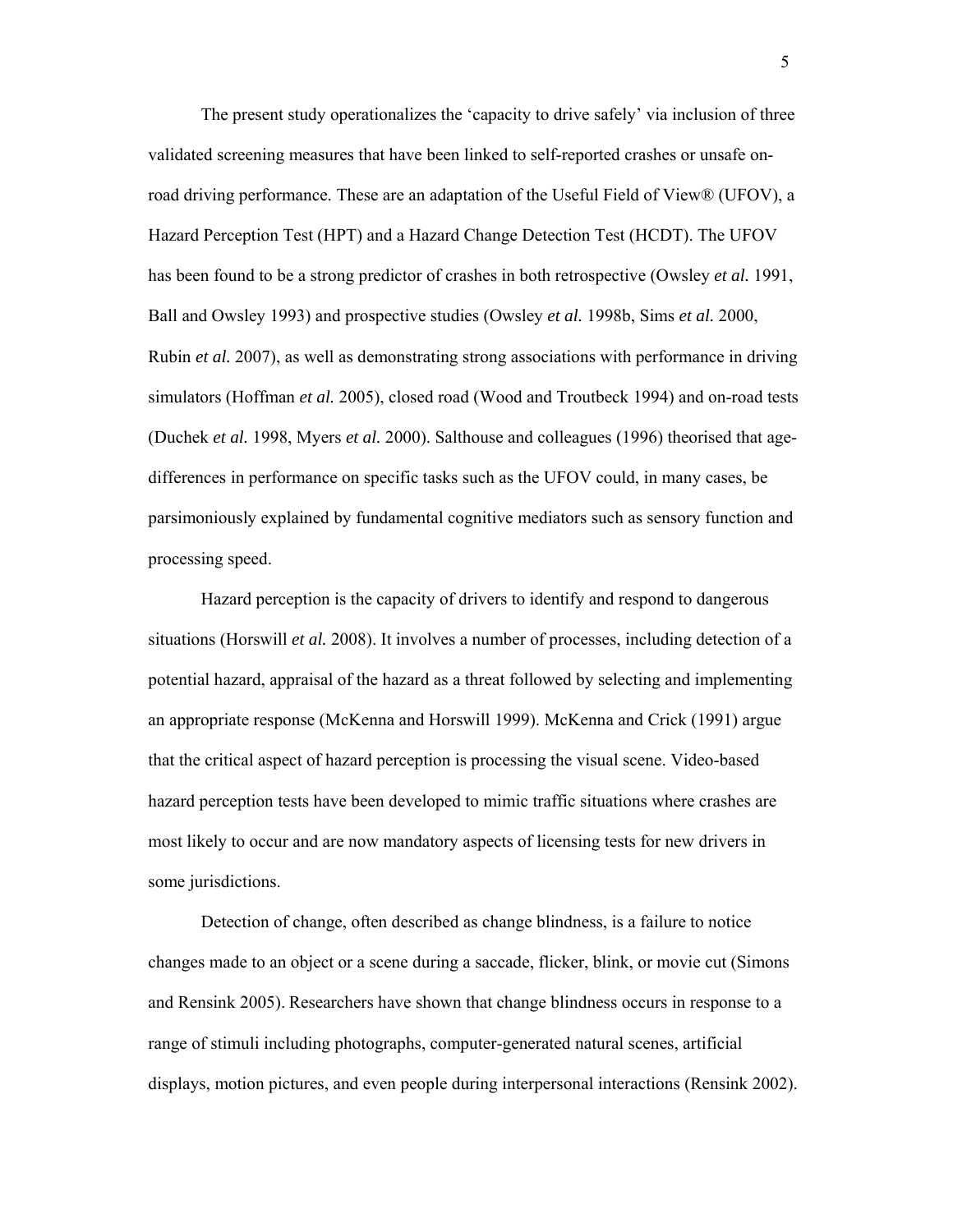Specifically, the inability of drivers to effectively detect changes in a dynamic environment, such as a busy intersection, may correspond to an important visual attention failure (Caird *et al.* 2005). Older adults have also been shown to be slower than younger adults to perceive changes to photographs of driving scenes (Pringle *et al.* 2001). The Hazard Change Detection Task (Wetton *et al.* 2010) used in the present study takes advantage of this phenomenon by measuring how long drivers take to identify a hazard (that repeatedly appears and disappears) in an image of a traffic scene, taken as an indication of their ability to detect dangerous elements in the road environment. It has not been validated against an on-road driving assessment but has been shown to correlate with hazard detection ability in older drivers (Wetton *et al.* 2010).

The first aim of the present study is to evaluate the relative importance of widely used visual screening measures compared with cognitive predictors of the capacity to drive safely because current screening practices focus almost solely on visual function. We hypothesised that cognitive function would be at least as predictive as visual function of poor performance on validated measures of driving risk. Second, we aimed to evaluate whether cognitive speed was the primary cognitive ability underlying the more general association between cognitive tests and driving risk or whether executive function, spatial ability, working memory or visual closure, contribute additional unique variance. Third, as unsafe driving increases with chronological age (Anstey and Wood 2011), we were interested to determine whether the cognitive and visual predictors explained variance in the capacity to drive safely beyond that explained by chronological age alone. Similarly we estimated the extent to which cognitive factors and measures of the capacity to drive safely shared agerelated variance.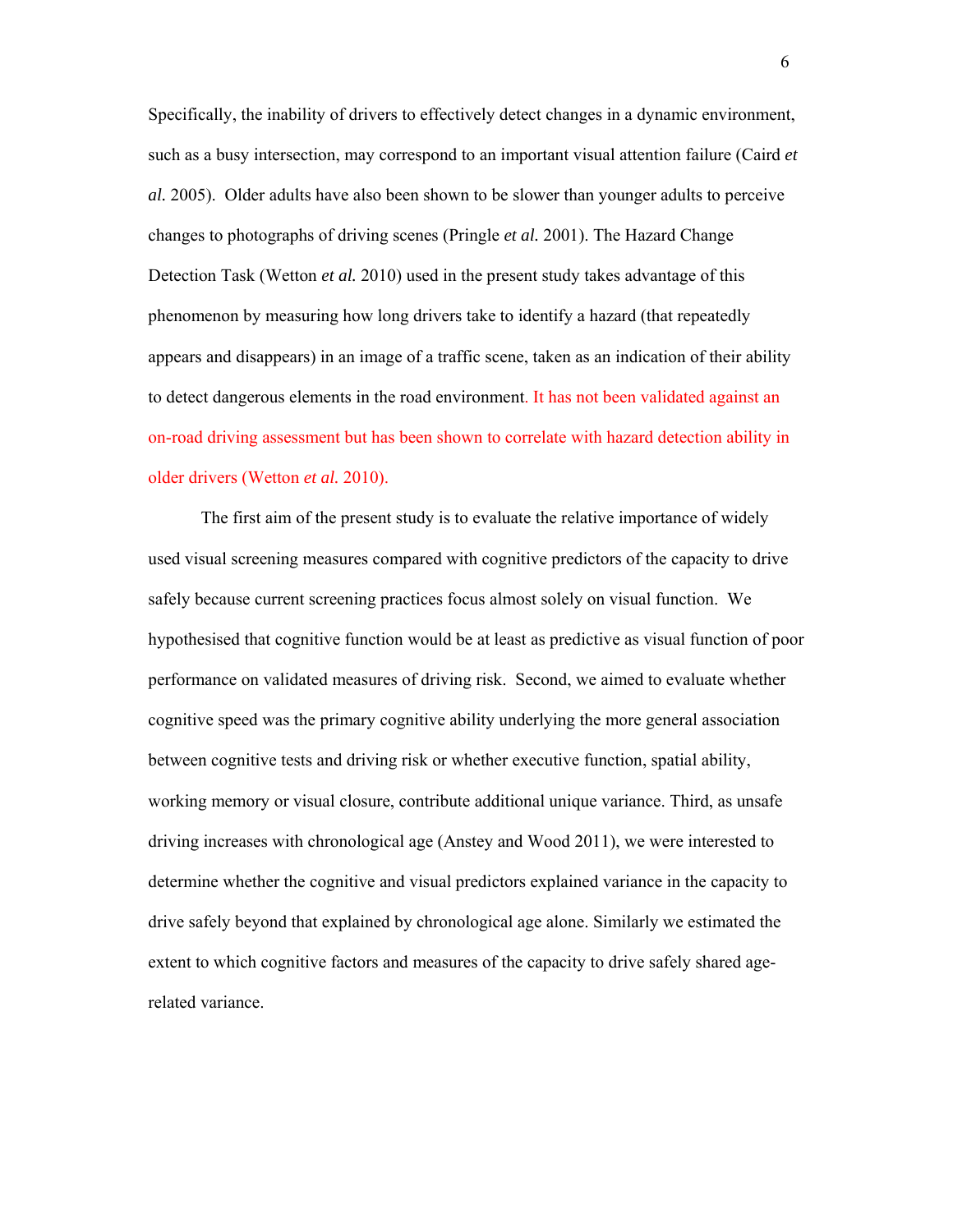### **2 Material and methods**

### **2.1 Participants**

Initially, 308 older drivers were recruited via an information sheet mailed to 2707 individuals on the Canberra electoral roll (response rate of 11.38%) inviting them to participate in a study of older drivers (voting is compulsory in Australia). This response rate is similar to that of other studies conducted on driving in Australia (Wood *et al.* 2008). After giving informed consent, assessments were conducted at a laboratory at the Australian National University. The study was approved by this institution's Human Research Ethics Committee. Three participants were excluded from the present study because they scored below the cut-off for probable dementia on the Mini-Mental State Examination (MMSE) (i.e. <24 (Folstein *et al.* 1975, Folstein *et al.* 1983)). Eight participants were excluded as they did not complete a large number of tests and questionnaires due to health or technical reasons. The remaining 297 participants all completed one or more of the driver screening instruments (260 completed all three and 37 completed one or two). Missing data on screening instruments was due to technical errors or due to participants not completing the tests or refusing to finish tests. They were aged 65 to 96 ( $M = 75.10$ ,  $SD = 7.00$ ) and 66.20% were male.

### **2.2 Procedure**

Participants were tested individually in a single session of approximately 2-3 hours, including breaks to minimise fatigue. They completed the MMSE and a range of cognitive and vision tests, followed by the Useful Field of View test, the Hazard Perception Test, and the Hazard Change Detection Task. Prior to the testing session participants completed a questionnaire detailing demographic information, the SF36 scale as a measure of health (Ware *et al.* 1994), and driving behaviour in a questionnaire adapted from previous studies (Wood *et al.* 2008, Anstey *et al.* 2009).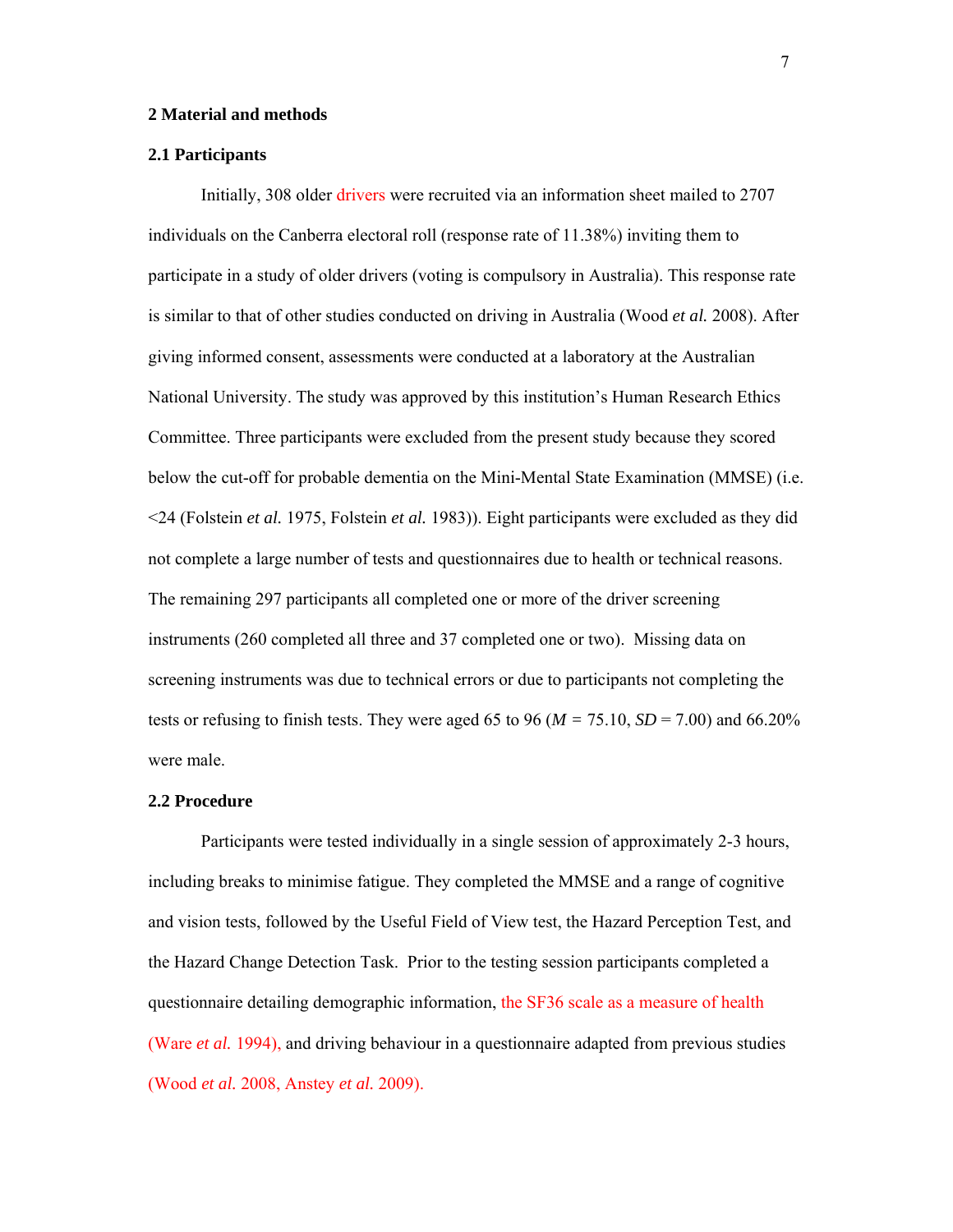### **2.3 Measures**

A full list of the measures is included in Table 1.

### **2.3.1 Cognitive Measures**

The cognitive test battery was designed to measure visuo-cognitive processing abilities that may theoretically be linked with driving abilities and/or accident risk (Anstey *et al.* 2005b). Visual processing speed was included as this is related to several of the other abilities important for driving (eg. executive function, working memory) and has been shown to have independent associations with driving outcome measures. Components of executive function that were considered important to driving (Miyake *et al.* 2000) included task switching and strategic working memory, although it is acknowledged that the general construct of executive function is difficult to define and in factor analytic studies is difficult to distinguish from fluid and working memory abilities (Salthouse 2005). Measures of visual closure were included because it was hypothesised that the ability to extract visual images from backgrounds would be important for hazard perception and hazard change detection. Visual closure has also been shown to be strongly related to driving performance (Staplin *et al.* 2003a, Staplin *et al.* 2003b, Ball *et al.* 2006). Measures of visual working memory were included because the capacity to retain visual information in memory whilst processing is required during the driving task.

#### *2.3.1.1 Spatial ability*

Spatial ability was measured by tests of mental rotation and transformation using the card rotation test and the paper folding test, both adapted from French et al.(1963). In the *Card Rotation* test participants had to decide whether each of the eight rotated sample figures were flipped or non-flipped versions of the target figure. Participants were asked to complete as many items as possible in three minutes. In the *Paper Folding* task, participants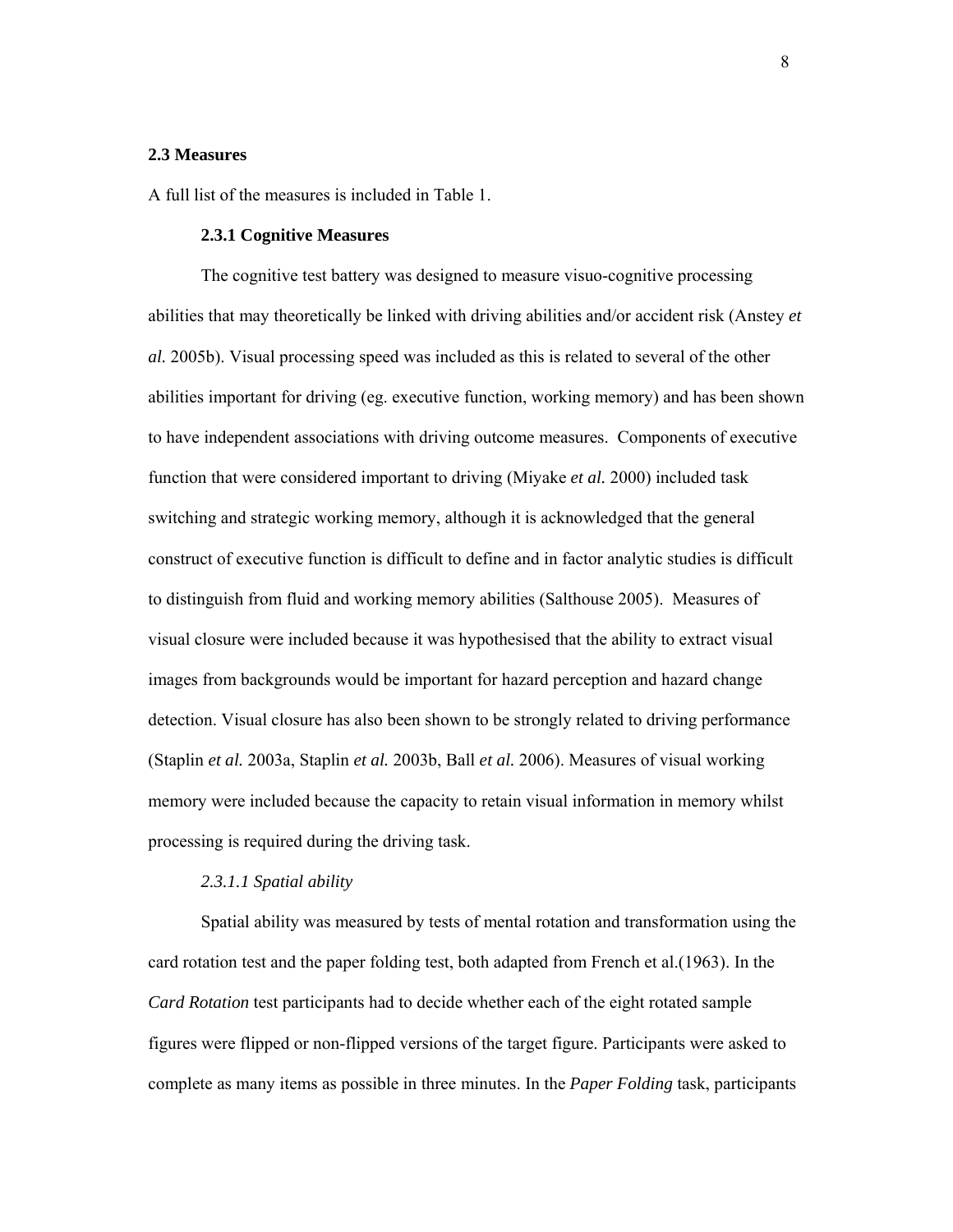were shown a schematic of a square piece of paper being folded and then punched through, with stages depicting between one and three horizontal, vertical or diagonal folds. Participants had to select which of five alternatives depicted the pattern of holes that would be present in the unfolded square of paper. They were instructed to complete as many as possible of 10 items within three minutes.

## *2.3.1.2 Visual Closure*

Visual closure was assessed with tests adapted from French and colleagues' 1963 battery of factor referenced cognitive tests. *Gestalt Completion* included 15 incomplete pictures and required participants to identify as many of the depicted objects as possible within three minutes. *Snowy Pictures* comprised black and white line drawings obscured by a medium density random noise mask (the 'snowy' pattern). Participants were given three minutes to work through as many of 15 items as possible. The *Concealed Words* test measures flexibility of closure, and involves identifying printed black and white words from which significant portions have been randomly erased. Participants were asked to identify as many as possible of 16 concealed words within a three minute period.

### *2.3.1.3 Perceptual Speed, task switching and visual search*

Perceptual speed was measured with Part A of the Trail Making task, a number comparison task, a number and symbol cancellation task, and a modified version of the Wechsler Digit Symbol matching task (Wechsler 1981). Task switching was measured with Trails B. The *Trails A* and *Trails B* tests comprised a computerised version of the Trail Making Test (Reitan 1958) requiring participants to press on 20 numbered circles in numerical (part A) or alternating numerical and alphabetical order (part B) as quickly as possible. A red line progressively connected the circles as the participant pressed on them. A *Number Comparison* task was adapted from French and colleagues (1963). Participants had to compare two columns of 48 numbers and identify as many number pairs that differed as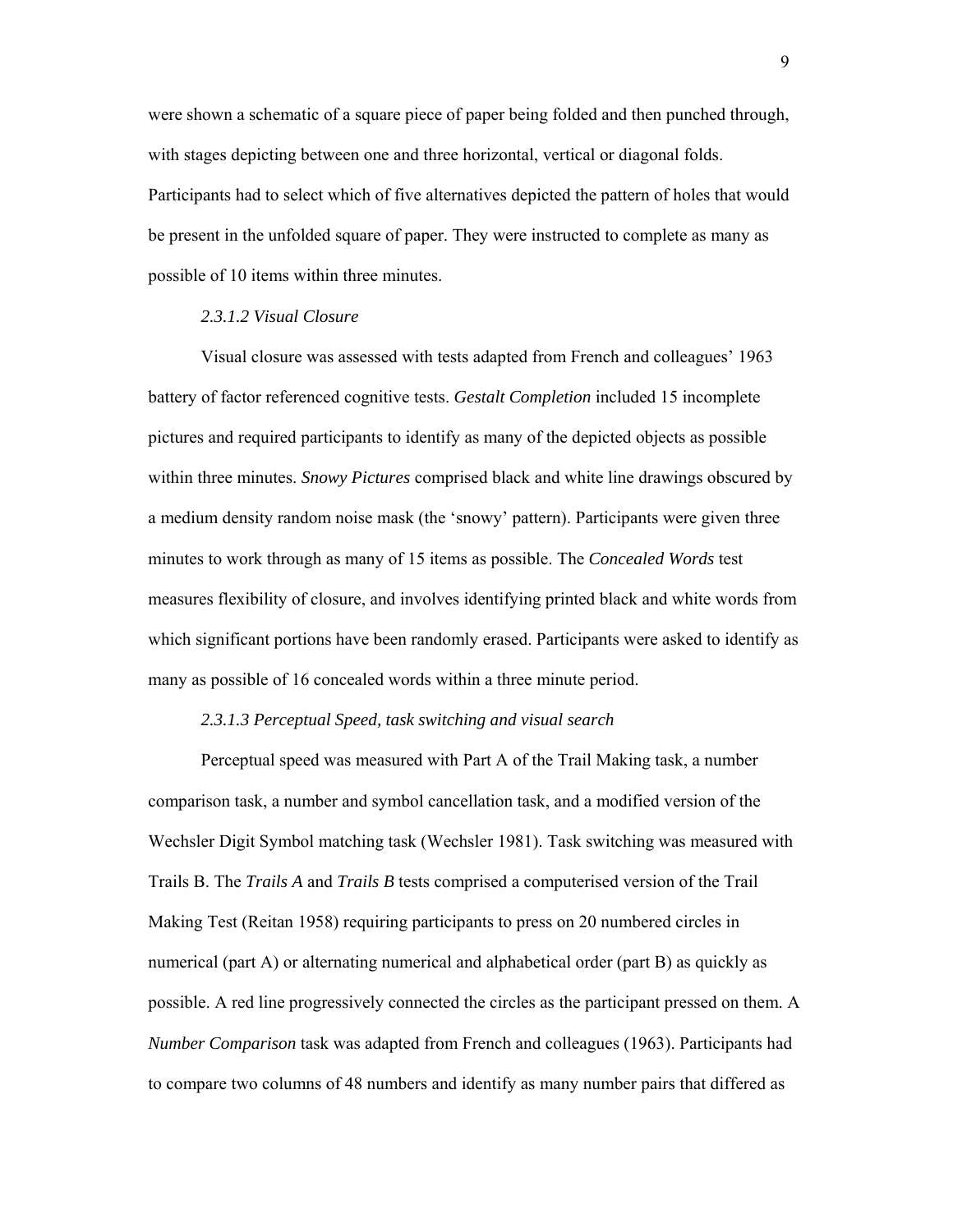possible within 90 seconds. Participants were also given a computer-administered *Digit symbol matching* task, based on Salthouse's (1994) adaptation of the Wechsler Digit Symbol Subscale (previously described in Anstey *et al.* 2006). A two–row code table with nine digits and nine corresponding symbols was presented at the top of the screen. For each of the 20 trials participants were asked whether symbol-digit pairs were matches or nonmatches with the code-table by pressing on an appropriate button on the touch screen. Accuracy and reaction time for each trial was recorded. *Letter Cancellation* tasks were adapted from Moran and Mefferd (1959). Participants were required to cross out as many 'D's as possible in 15 rows of capital letters in 45 seconds.

## *2.3.1.4 Colour Choice Reaction Time (CRTC)*

A computerised inhibition choice reaction task previously shown to discriminate safe from unsafe drivers (Wood *et al.* 2008). Targets (red or blue cars) were presented in one of four quadrants of a grid on screen. Participants were instructed to respond to red targets appearing in the top right cell by pressing a right hand button, red targets in the top left required a response using a left hand button, and those in the bottom right and left cells required a foot response using right and left pedals respectively. Blue cars occurred on 11.1% of trials, and required a response inhibition (i.e., not pressing any buttons). The computer recorded reaction times and accuracy for each of 60 trials.

#### *2.3.1.5 Working memory*

Digit span backwards was adapted from the Wechsler Adult Intelligence Scale-III (Wechsler 1997). A score was calculated as the sum of all correct responses. A Visual Working Memory task (Spatial Memory) constructed for this study involved the presentation of targets at different positions in a six-cell or a nine-cell grid at a rate of one per second. The grid was then replaced on screen by a distractor task involving a short sentence that participants were required to read aloud. Participants were then asked to press the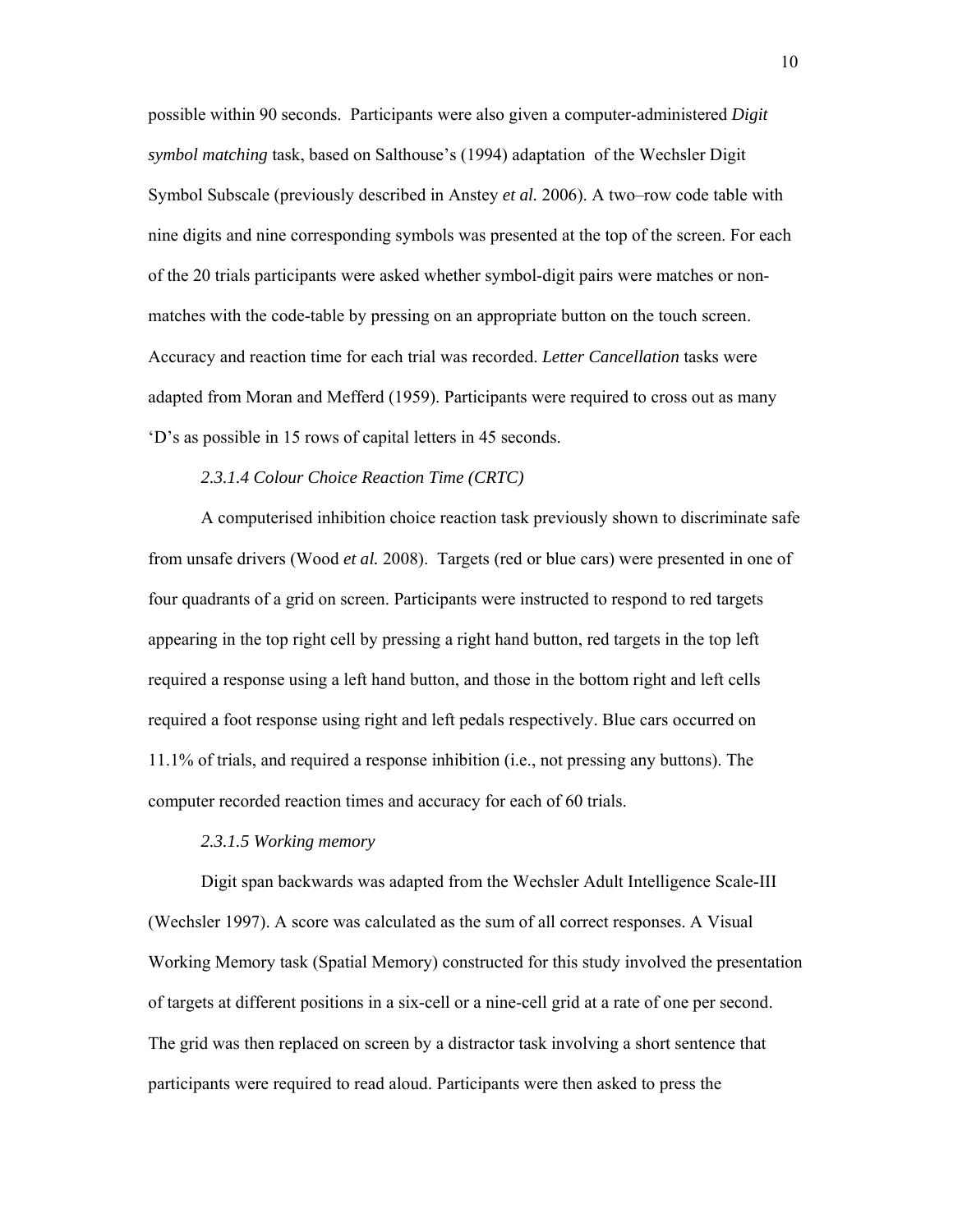appropriate cells in an empty grid in the same order as the targets had appeared. Presentation sequences ranged from two to nine targets, with two trials for each sequence. The test was scored as the number of correct responses. Finally, a computerised *Lettersets* task adapted from Anstey & Smith (1999) involved the presentation of pairs of letter strings, ranging in length from two to ten letters. The second string contained all but one of the same letters as the first string, with the letters presented in a different order (e.g., LRND – RDMN). The second string remained on screen until participants indicated the two unique letters from each string (L and M in the example above).

## **2.3.2 Vision Measures**

Static visual acuity was tested with participants wearing their standard distance prescription, using a high and low contrast Bailey-Lovie (logMAR) chart at a working distance of 2.4m under the recommended illumination conditions (Bailey and Lovie 1976). Visual acuity under both high and low contrast condition was scored on a letter by letter basis, where each letter correctly identified represented a score of 0.02 log units. Letter contrast sensitivity was determined using Pelli-Robson charts under the recommended testing conditions (Pelli *et al.* 1988). Participants were instructed to look at a line of letters and to guess the letter when they were not sure. Each letter was scored as 0.05 log units.

#### **2.3.3 Measures of Capacity to Drive Safely**

For the present study subtest two of the UFOV® was adapted, as it has demonstrated high reliability and validity (Owsley *et al.* 1998a, Ball *et al.* 2006), and has been used without subtests one or three in other large studies on driver screening (Ball *et al.* 2006). Participants attend to dual targets presented simultaneously on screen: a white, twodimensional block figure of a car or truck at the centre of the screen with a second car figure presented 10cm (radially) from the central fixation point at 0º, 45º, 90º, 135º, 180º, 225º, 270º, or 315º from the vertical. Following presentation, a random noise mask was shown and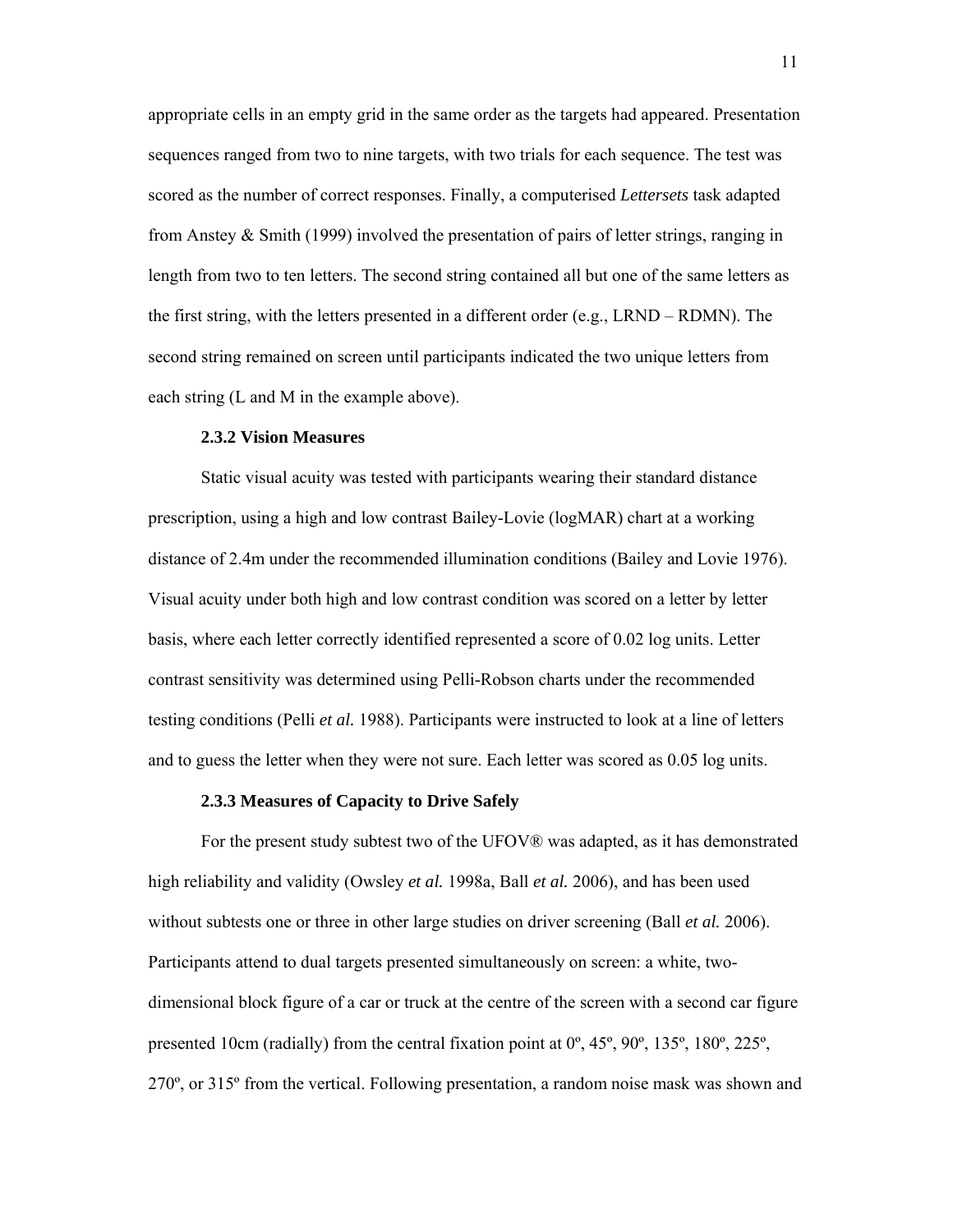participants were instructed to indicate: (a) which vehicle was presented in the centre of the screen by pressing a picture of a car or truck; and (b) where the second car was located by pressing one of the eight possible locations onscreen.

## *2.3.3.1 Hazard Perception Test*

This test required participants to anticipate potential traffic conflicts in video clips of traffic scenes filmed from the driver's point-of-view (Wetton *et al.* 2009) by pressing the relevant area of the touchscreen whenever they identified a potential incident. Twenty-two traffic conflicts (across 20 traffic clips of between 15-40 seconds duration) were selected on the basis that  $(1)$  there were anticipatory cues available, and  $(2)$  the conflict became unambiguous such that nearly all participants would be expected to respond eventually. The software recorded a response time for each potential conflict (starting from the first moment that the potential conflict was detectable) and these were averaged to obtain an overall hazard perception response latency. Performance on this test has been validated against selfreported crashes using the sample on which the current study is based (Horswill *et al.* 2010a).

## *2.3.3.2 Hazard Change Detection Task*

The Hazard Change Detection Task (Marrington *et al.* 2008) was used to measure participants' ability to detect the presence of hazards independent of other factors (e.g., speed). The task used pairs of still images of traffic scenes, which were displayed on a computer screen using the flicker paradigm (Wetton *et al.* 2009). Each pair of scenes (59 trials in total) contained an original and an altered image which were displayed for 250ms, and this was alternated with a gray mask (which was displayed for 80 ms). Participants were asked to identify the difference between the two pictures by pressing on the screen as soon as they noticed the difference and the outcome measure was the mean reaction time for correct trials.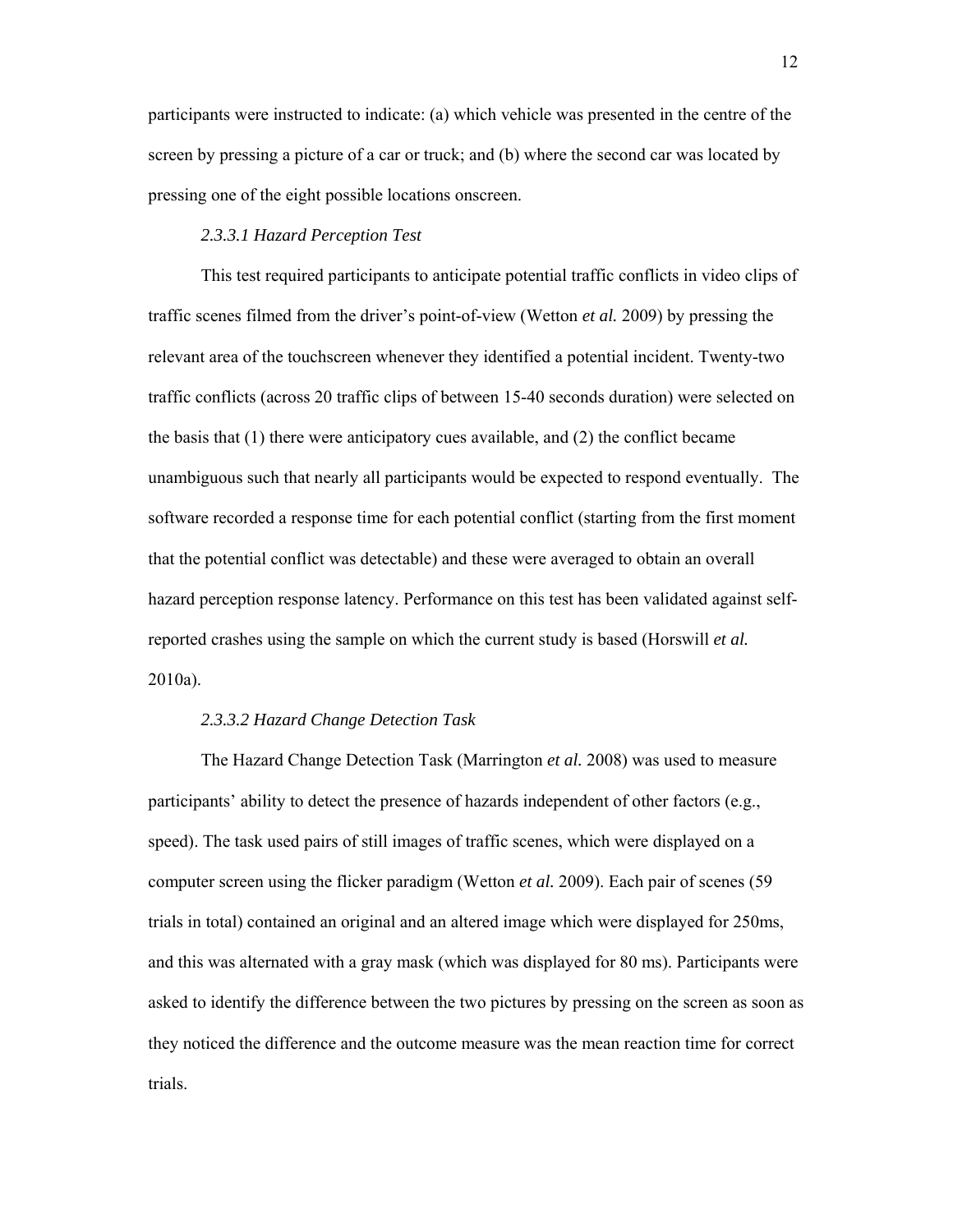### **2.4 Statistical analysis**

Data were screened for outliers and missing values. For reaction time measures, values above or below three standard deviations from the mean were removed using techniques previously described (Anstey *et al.* 2005a). Missing data on the predictor variables were imputed using the Maximum Likelihood technique in SPSS 18.0 with age, the MMSE and all cognitive variables included as predictors. There were 27 participants with missing data on Gestalt completion, 11 on Trails A, 10 on Trails B, 10 on choice reaction time, five for card rotations, one for visual search, number comparison and concealed words. Imputation is recommended to reduce bias caused by data not missing at random (Schafer and Graham 2002).

The battery of tests of cognitive and visual function was reduced using Principal Axis Factoring (PFA) analysis with oblimin rotation and Kaiser Normalization. PFA does not assume multivariate normality and hence is appropriate for use with reaction time data that is skewed. The threshold for extraction was the number of eigenvalues larger than 1, and loadings higher than 0.32 were interpreted (Tabachnick and Fidell 2007). Factor scores were saved from the analysis using the Bartlett method.

## **3 Calculation**

Hierarchical multiple regression was used to address each of the main research questions. First, the relative importance of the cognitive and visual factors for predicting performance on the driving screening measures were evaluated in a regression model by entering all the cognitive factors and vision after adjusting for age, sex and health measured by the total SF36 score. Interactions between age and the cognitive and visual factors, and between sex and the cognitive and visual factors were also tested to determine whether the effects of the factors were moderated by age or sex. The significance of age as a predictor of the capacity to drive safely (independent of vision and cognitive performance), and the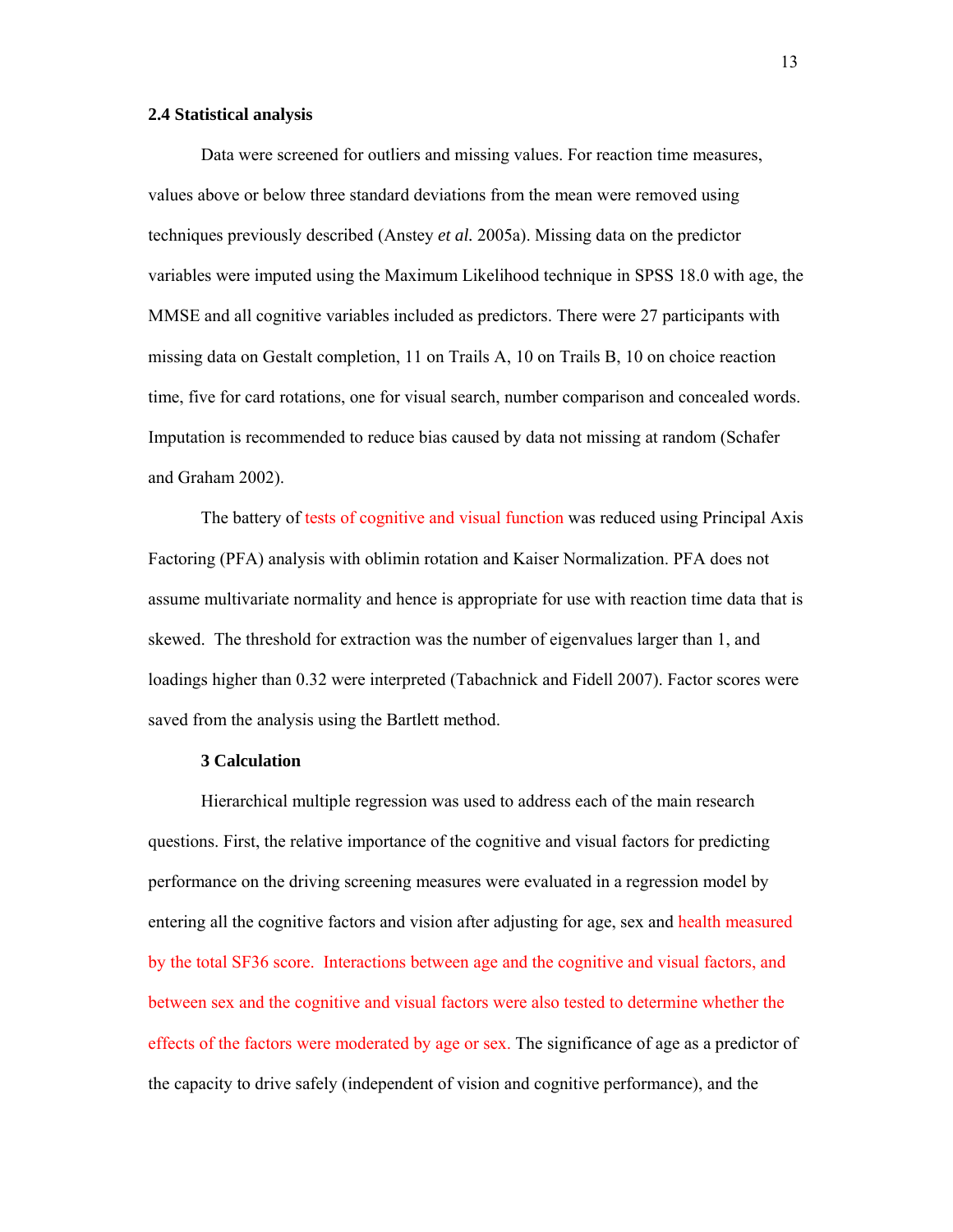proportion of age-related variance shared by the cognitive factors, were evaluated by conducting hierarchical regression analyses both adjusting for age and then including age after the cognitive and visual factors. Understanding the role of age in predicting the capacity to drive safely is important because many jurisdictions impose age-based testing of older drivers. A similar approach was used to evaluate the amount of variance in vision that uniquely predicted the capacity to drive safely independent of cognition.

## **4 Results**

## **4.1 Descriptive statistics and intercorrelations**

The descriptive statistics and intercorrelations among variables are shown in Table 2. All cognitive and visual measures showed moderate to strong associations with chronological age and the driver screening instruments also showed moderate associations with age. The three driver screening measures also were individually correlated with the majority of the measures of cognitive and visual function.

## **4.2 Exploratory factor analysis of visual and cognitive measures**

Factor analysis of the cognitive and vision measures produced a solution with five eigenvalues greater than 1 so a five factor solution was accepted. The pattern matrix for the final model is shown in Table 3. The first factor was defined by Digit-Symbol Matching RT, Number comparison, CRTC (both the RT and number correct measures), Visual search, and Trails B, suggesting these measures define a latent variable of fluid-executive abilities involving speed, visual attention and task-switching. It was therefore called 'Speed/Executive' (Speed/exec). The second factor to emerge was the visual acuity/visual contrast sensitivity factor (Vision), followed by Visual Closure (Closure) which was defined by the three measures of closure as planned. Fourth, the spatial measures plus Trails B loaded onto a factor called 'Spatial'. Fifth, a working memory factor (Workmem) was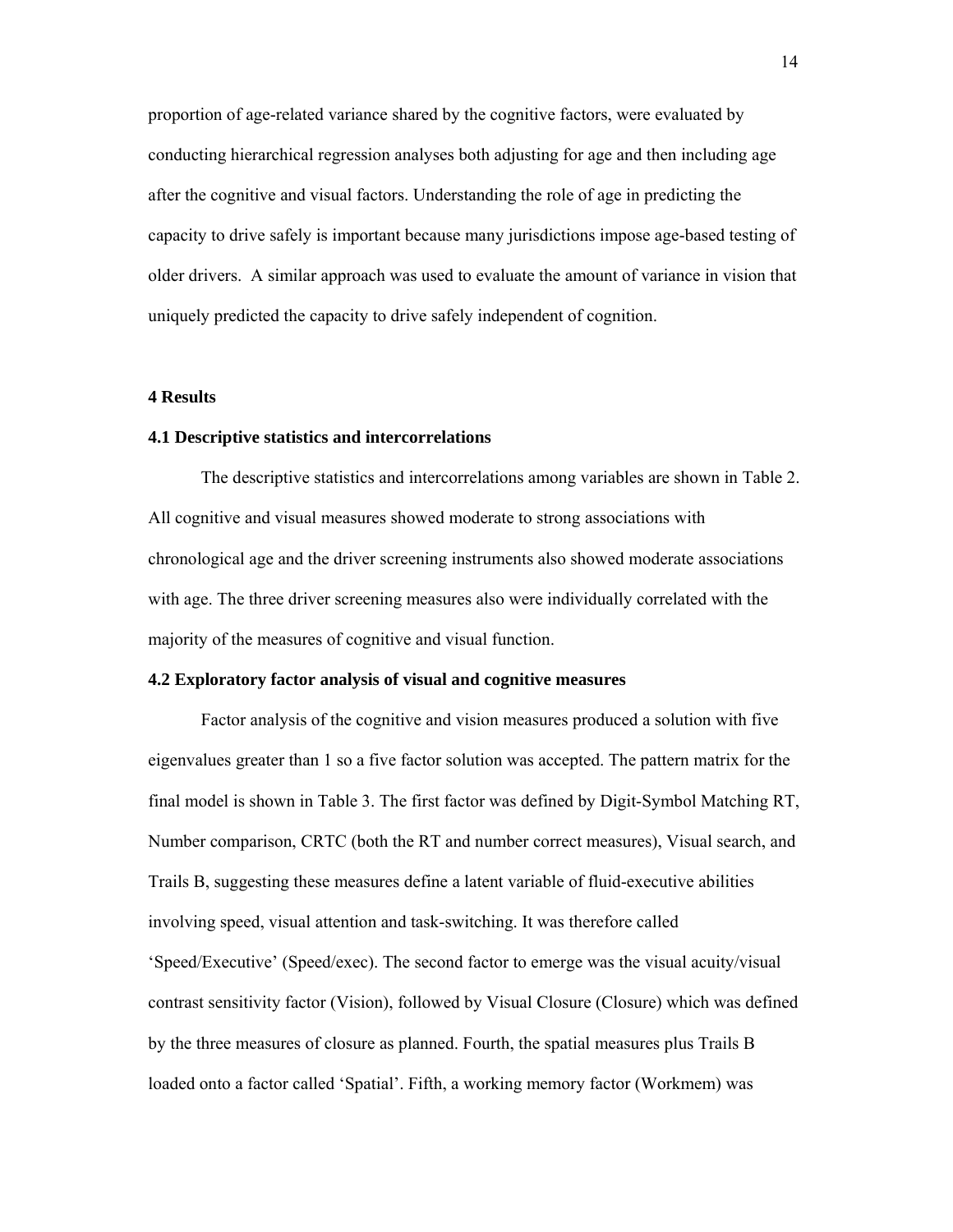indicated by loadings of DSB, Spatial n-back, Letter sets, and Concealed words. The factor analysis explained 52.04% of the variance in the measures. Factor intercorrelations are also shown in Table 3. There was a moderate sized correlation between Speed/Exec and Vision, Spatial and Workmem, and between Workmem and Spatial. Vision had moderate associations with the other cognitive factors.

# **4.3 Evaluation of potential sample bias due to participants not completing all outcome measures**

Of the 37 participants who did not complete all three outcome measures, 24 completed the UFOV, 20 completed the HPT and 27 completed the HCDT. Analysis of the subjects who completed fewer than three of the screening tests compared to those who completed all three showed that non-completers were older  $(77.81 \text{ vs } 74.68, t(295) = 2.20, p$  $(12.65 \text{ vs } 14.61, t(291) = 2.83, p < .01)$  but they did not differ in their MMSE scores or vision scores. When compared on the cognitive factors, those who did not complete all three measures of the Capacity to Drive Safely performed worse on the Speed/Ex  $(t(291) = -2.9, p < .01)$  and Spatial factors  $(t(291) = 5.21, p < .01)$ .

## **4.4 Regression of Measures of capacity to drive safely on cognitive and visual factors**

Table 4 shows the results of hierarchical multiple regression of the cognitive and visual factors adjusting for age and sex. Age was significantly associated with performance on UFOV and HCDT, and gender was associated with HCDT (males faster than females). Speed/Exec and Spatial were associated with UFOV, HPT and HCDT. Vision was only associated with HPT. Closure was not associated with any of the outcome measures. Working memory was associated with UFOV only. Health was not correlated with UFOV, HPT or HCDT and inclusion of the SF36 score in the regression models did not change the findings (results not shown). Over 40% of variance in UFOV, 44% of variance in the HCDT and over 30% of variance in the HPT was explained by the cognitive and visual measures.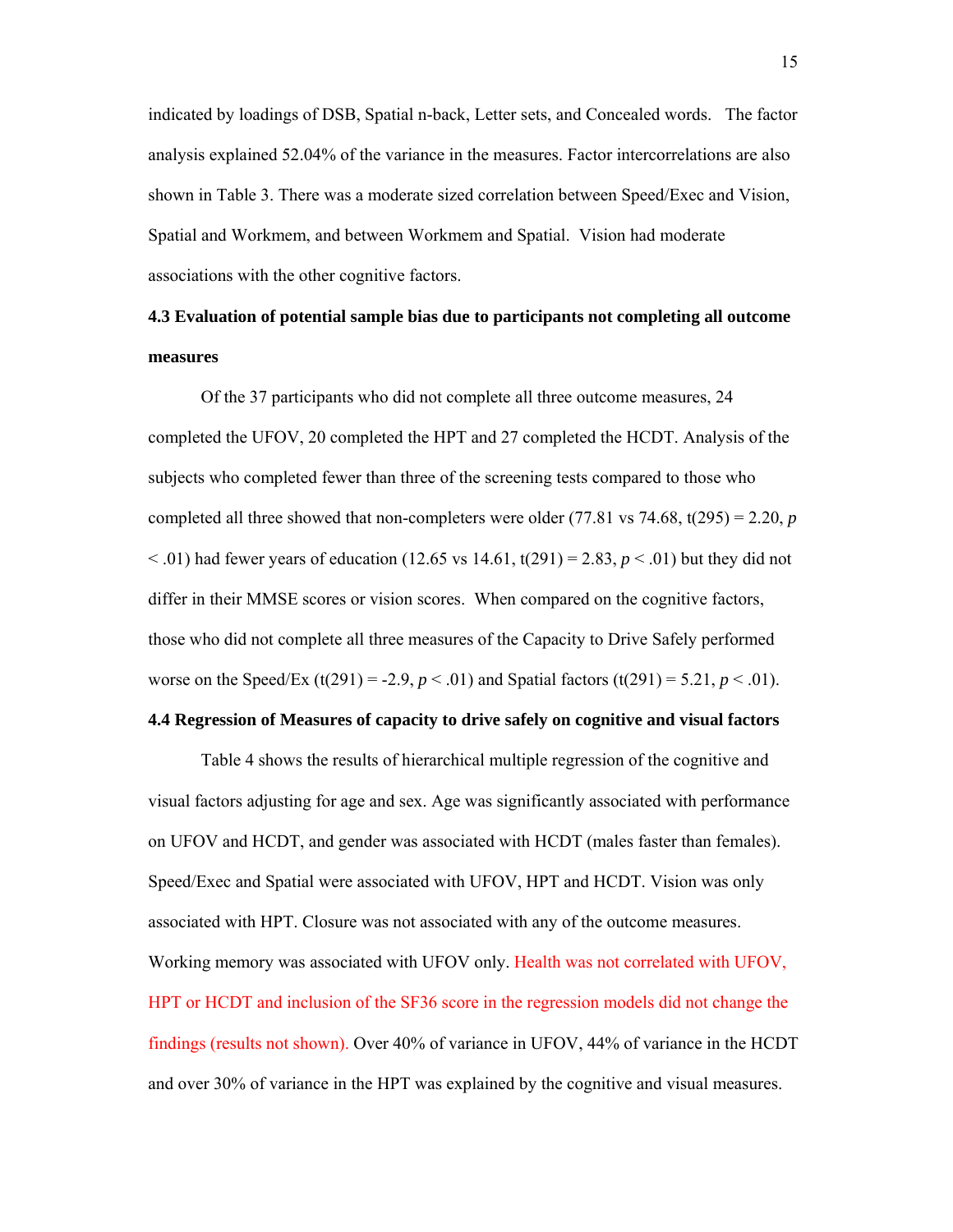The age by Vision interaction was non-significant in all models. Age and cognitive ability interactions were all non-significant except for the age by Speed/Exec interaction which was significant for the HPT (beta 1.91,  $p < .01$ ) and accounted for 2% of the variance in HPT. Evaluation of the interaction showed that the association between HPT and Speed/Exec was non-significant in adults aged over 85. Sex by cognitive ability interactions and the sex by vision interaction were non-significant in all regression models.

# **4.5 Evaluation of age-related variance in screening measures explained by vision and cognitive factors**

For the UFOV, age explained 26% of the variance and vision and cognition only explained an additional 15% of variance. When age was entered after the visual and cognitive factors it explained about 4% of the variance, indicating that about 85% of agerelated variance in the UFOV was explained by the cognitive and vision factors (i.e. (100-  $[(\frac{4}{26}) \times 100]$ . Age explained 16% of variance in the HPT, and about 95% of this was shared with the cognitive and vision factors. Age no longer made a statistically significant contribution to performance on the HPT after adjusting for the cognitive and visual factors. Age explained 28% of variance in HCDT and 83% of this was shared with the cognitive and vision factors.

 Table 5 shows hierarchical regressions that evaluate the extent to which the contribution of vision is shared with the cognitive factors. Vision explained about 3% of variance in HPT after controlling for age and the cognitive factors, but made minimal unique contribution to UFOV and HCDT in the same models.

#### **5 Discussion**

The present study investigates a component of the Multifactorial Model of Driving Safety to specifically increase understanding of how cognitive and visual function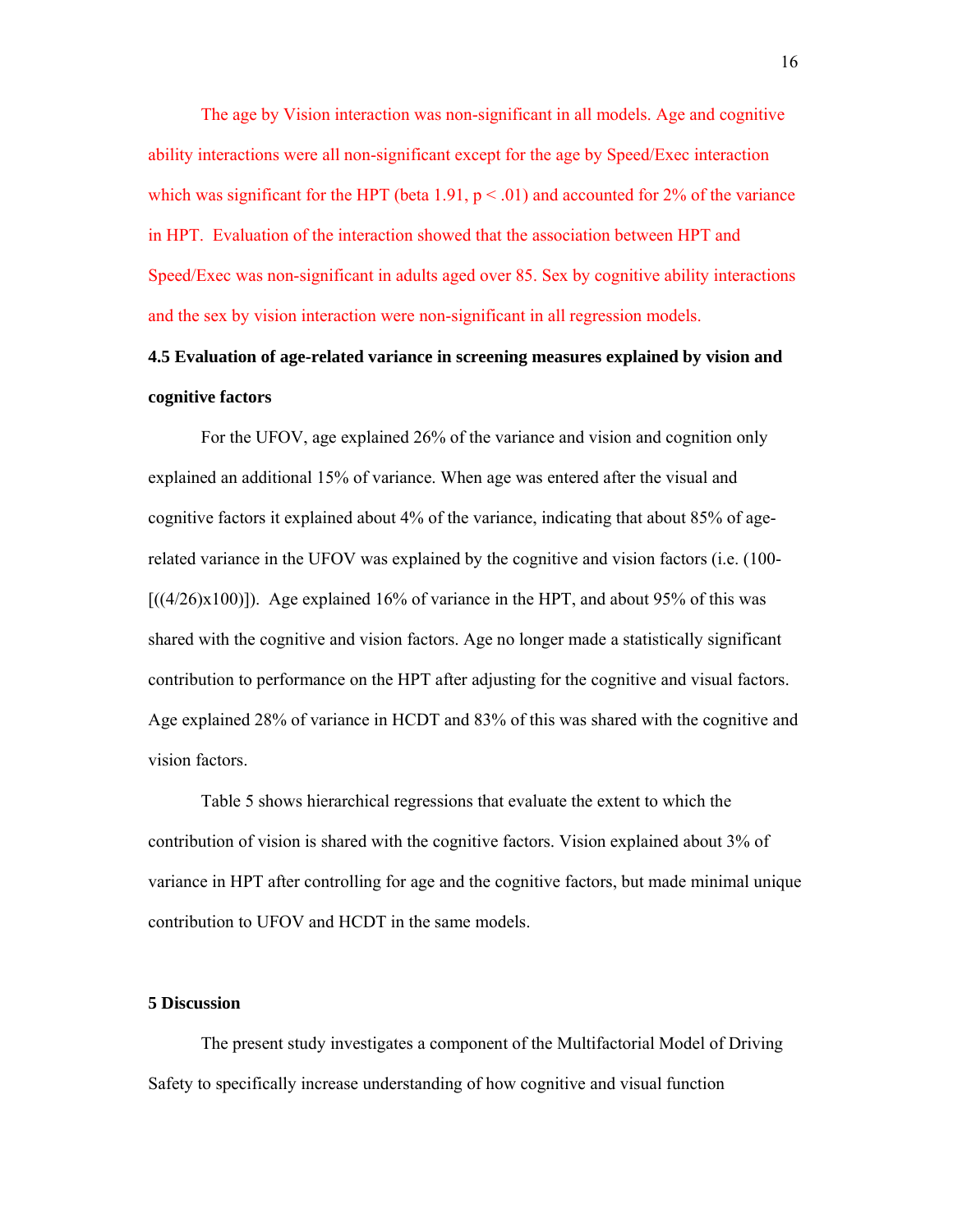independently and jointly explain performance on validated measures of the Capacity to Drive Safely. As expected, a large proportion of variance in the outcome measures was explained by age. The cognitive and vision factors shared between 83% and 95% of variance in the outcome measures with chronological age indicating that chronological age is an index of cognitive and visual changes that affect driving in late-life.

The first research question we aimed to investigate was the relative importance of visual acuity and contrast sensitivity and cognitive abilities, in relation to driving risk. The cognitive factors accounted for a far greater proportion of variance, although it should be noted that there were many more cognitive than visual measures included. This finding may suggest that relying on visual acuity rather than cognitive screening is not the optimal approach to assessment and screening of older drivers. Ideally, the most sensitive visual and cognitive function measures would be included in evaluations of driver safety. Although visual acuity is only one domain of visual function and there are other visual abilities with much stronger associations with driving performance, such as motion sensitivity (Wood *et al.* 2008) it is the domain currently assessed in driver licensing in many jurisdictions.

Visual function measured by standard measures of acuity and contrast sensitivity was uniquely associated with performance on the HPT but not the other outcome measures once the cognitive factors and age had been adjusted for. Visual contrast sensitivity measured by the Pelli Robson test has previously been associated with the HPT (Marrington *et al.* 2008, Horswill *et al.* 2009). While some previous studies have shown very high covariance between visual acuity and processing speed measures suggesting a common underlying process (Salthouse *et al.* 1996) the current study differentiates the functional roles of visual and cognitive function in relation to driving outcome measures. It is likely that more sensitive vision measures across a range of different visual functions including motion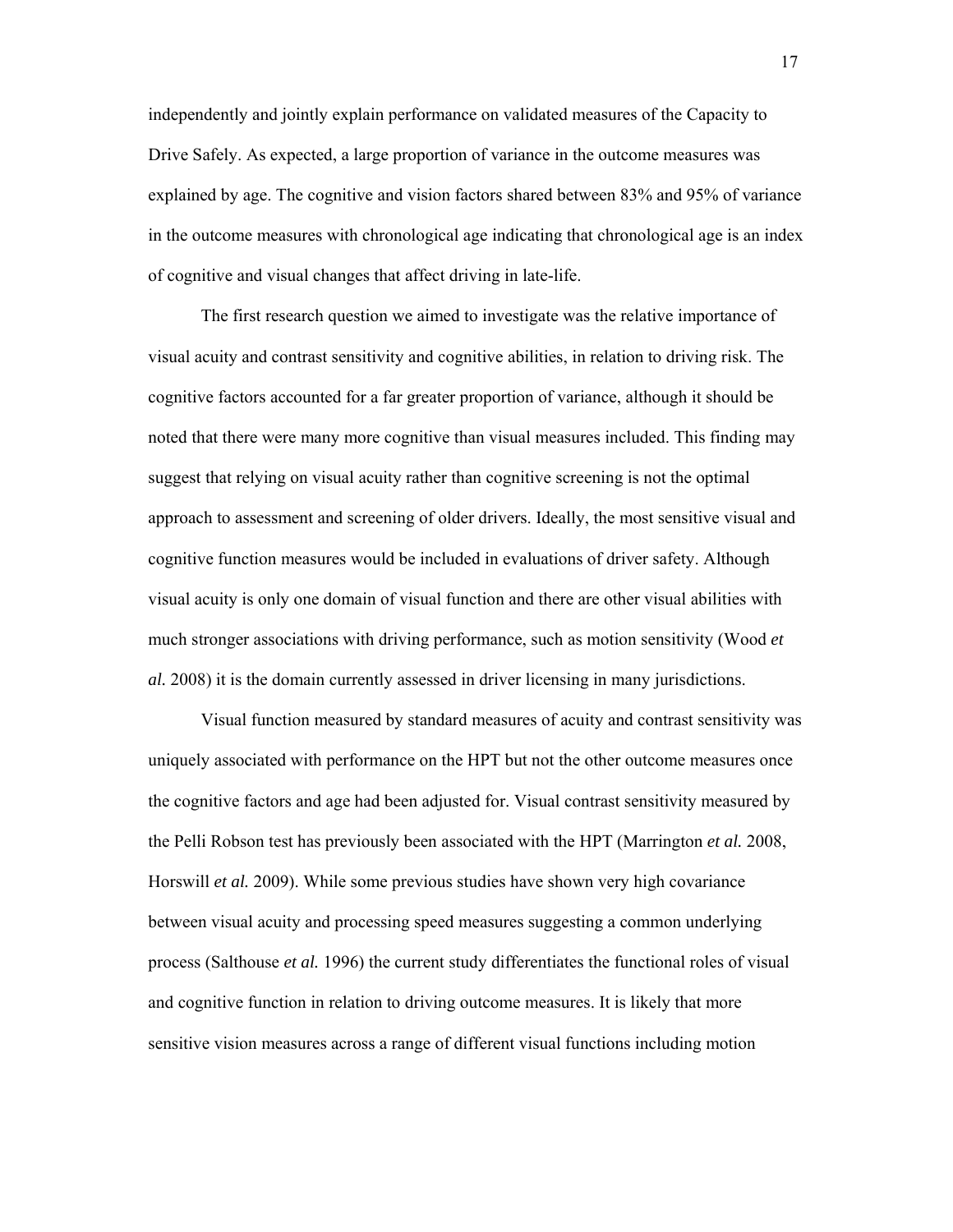sensitivity and peripheral vision would explain a larger proportion of unique variance in driving ability measures.

The second research question we aimed to address was the relative importance of cognitive speed versus other cognitive abilities, in explaining performance on the measures of Capacity to Drive Safely. However in our factor analysis, a pure speed measure did not emerge, but rather, processing speed and executive type measures formed a single factor suggesting that these measures share common variance and are inextricably linked. Consistent with previous research, (Daigneault *et al.* 2002, Decker *et al.* 2007) this factor was strongly associated with our outcome measures and did have the largest effect on UFOV and HCDT. We conclude therefore that processing speed and speeded executive tasks such as Trailmaking are the strongest correlates of integral driving skills in later life (Salthouse 2005). However, this study also found that Spatial ability was significantly associated with performance on all outcome measures, in a model that adjusted for Speed/Exec. Working memory was also important for performance on UFOV and HCDT, as both tasks involve a memory load. As driving involves judgement of location, distance and speed and general spatial awareness, the consistent finding that spatial ability was associated with the Capacity to Drive Safely finding has strong ecological validity. Overall, these findings indicate that visual-cognitive abilities known to decline with age and which have a strong genetic component (Finkel *et al.* 2004) are those that also predict driving skills, and that a wide range of cognitive abilities are involved in safe driving.

The third research question we addressed was the extent to which age-related variance in our measures of the Capacity to Drive Safely could be explained by visual and cognitive function. Consistent with previous research (Anstey and Wood 2011), measures of Capacity to Drive Safely were negatively associated with chronological age. Similarly, all individual cognitive and visual measures showed negative bivariate correlations with age.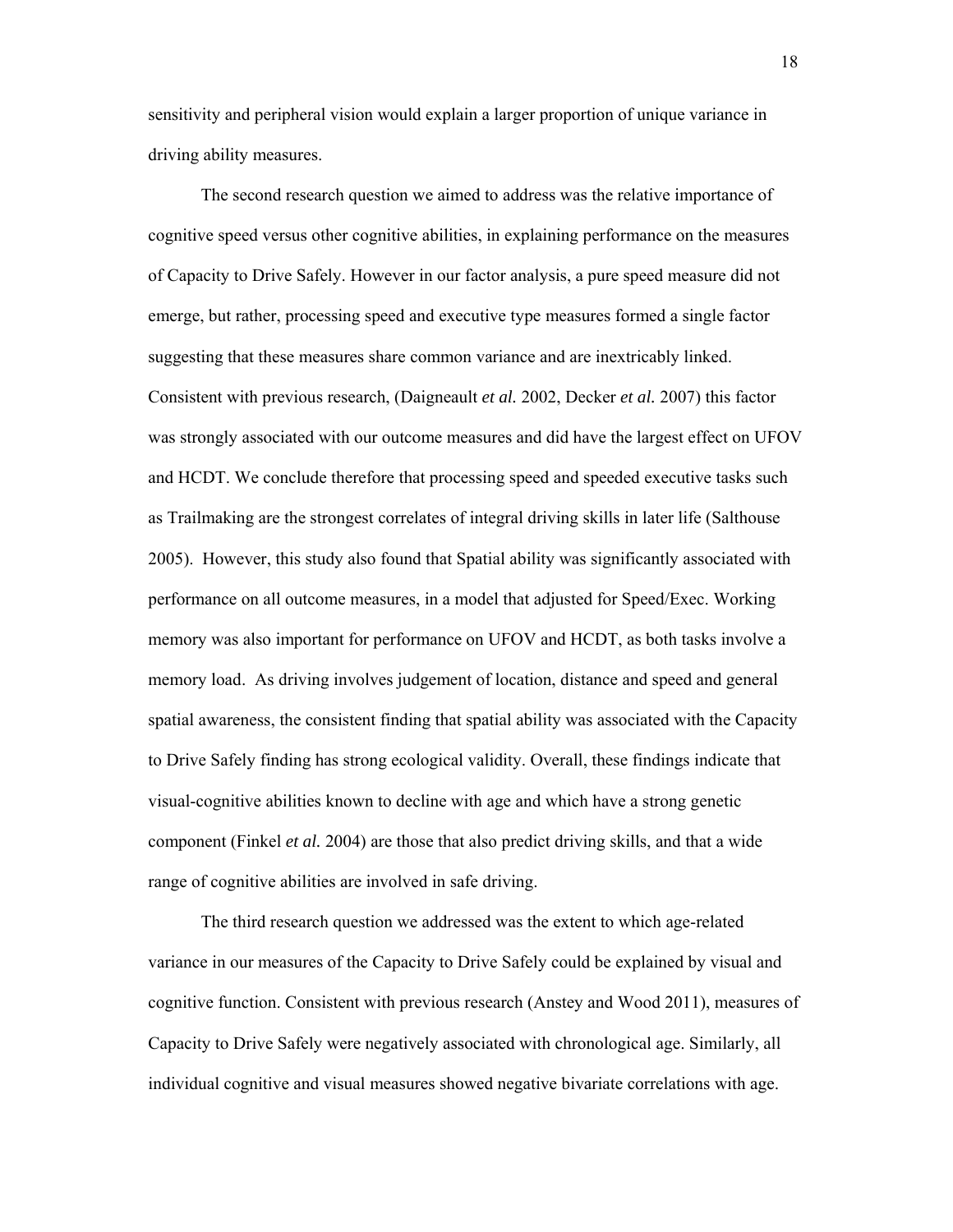However, investigation of the interaction between age and Speed/Ex showed that among the oldest participants in the sample, the correlation between HPT response time and Speed/Ex was no longer significant. This may be been due to the smaller numbers of participants in this age-range, and the highly selected sample, particularly at these very old ages. Much larger studies of adults aged 85 and older is required to fully understand the interrelationships between HPT response time and cognitive function among the oldest old. It is clear that the Capacity to Drive Safely declines in normal ageing, although it is only when a threshold is reached that this becomes problematic. Identification of this threshold is the focus of research into screening instruments and older driver assessment batteries (cf. Wood *et al.* 2008). The current project contributes to the evidence base that will inform individualized neuropsychological assessment of at-risk older drivers.

 Although most of the age-related variance in performance on measures of safe driving capacity was shared with the cognitive measures, there were still independent effects of cognitive function on all the outcome measures. This shows that chronological age alone is adequate for predicting driver risk, and that cognitive screening will improve assessments based purely on age and vision.

Future advances in driver screening and interventions require the development of more sophisticated models of how factors inter-relate to influence driving performance under different conditions. Such models and methodologies may then be applied to other disorders involving neuropsychological impairment. Future research may identify specific risk profiles associated with specific neurological conditions occurring with greater prevalence in late life such as Parkinson's Disease (Wood *et al.* 2005), stroke (Devos *et al.* 2011) and Alzheimer's Disease (Carr *et al.* 2000).

The present study had several limitations. Although the electoral roll was used as a sampling frame, the response rate was low and this is likely to have led to sample bias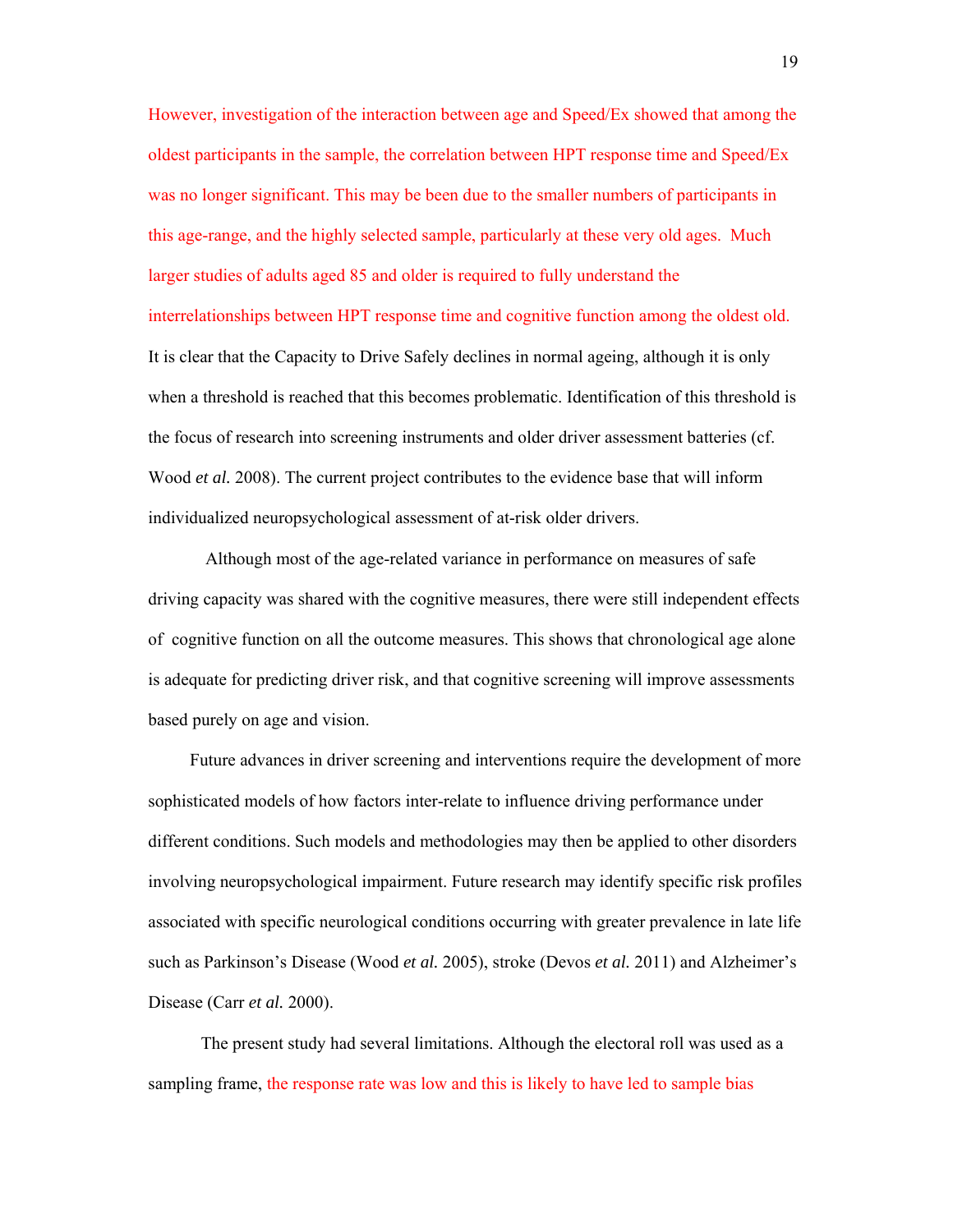towards a high functioning group. Hence the results are likely to underestimate the true strength of associations among measures. Analysis of the group who did not complete all outcome measures showed they were older, less educated and had poorer performance on the two cognitive factors with the strongest associations with the driving outcome measures. This suggests that a limitation of the screening measures used is that they may be too challenging or demanding for individuals who are at greatest risk of unsafe driving. Hence researchers need to develop measures that are acceptable to the widest possible range of older adults who need to be screened.

The study lacked an on-road driving test or driving simulator to validate the screening measures, and the HCDT has not been validated against an on-road test. There are many types of errors that older adults make while driving (Wood *et al.* 2009a) and it is unclear at this stage whether the UFOV, HPT, and HDCT are indicative of similar or different types of on-road driving errors. Further research is required to evaluate these outcome measures jointly against both crash data and on-road driving assessments. The study was also limited in the range of visual function measures included. Previous research has shown that visual measures of motion sensitivity (Wood *et al.* 2008) are strong predictors of on-road driving performance, however we chose to include only standardised measures of visual function, that are more likely to be administered in a driver licensing situation.

The current study has several practical implications. Our results describe abilities that are strongly related to the Capacity to Drive Safely and demonstrate that on average these abilities decline with age. However this does not imply that age can be used as an indicator of driving ability. At the individual level, assessment of actual visual and cognitive function is likely to be a fairer and more accurate indicator of driving ability than chronological age. There are large individual differences in abilities even at older ages and individual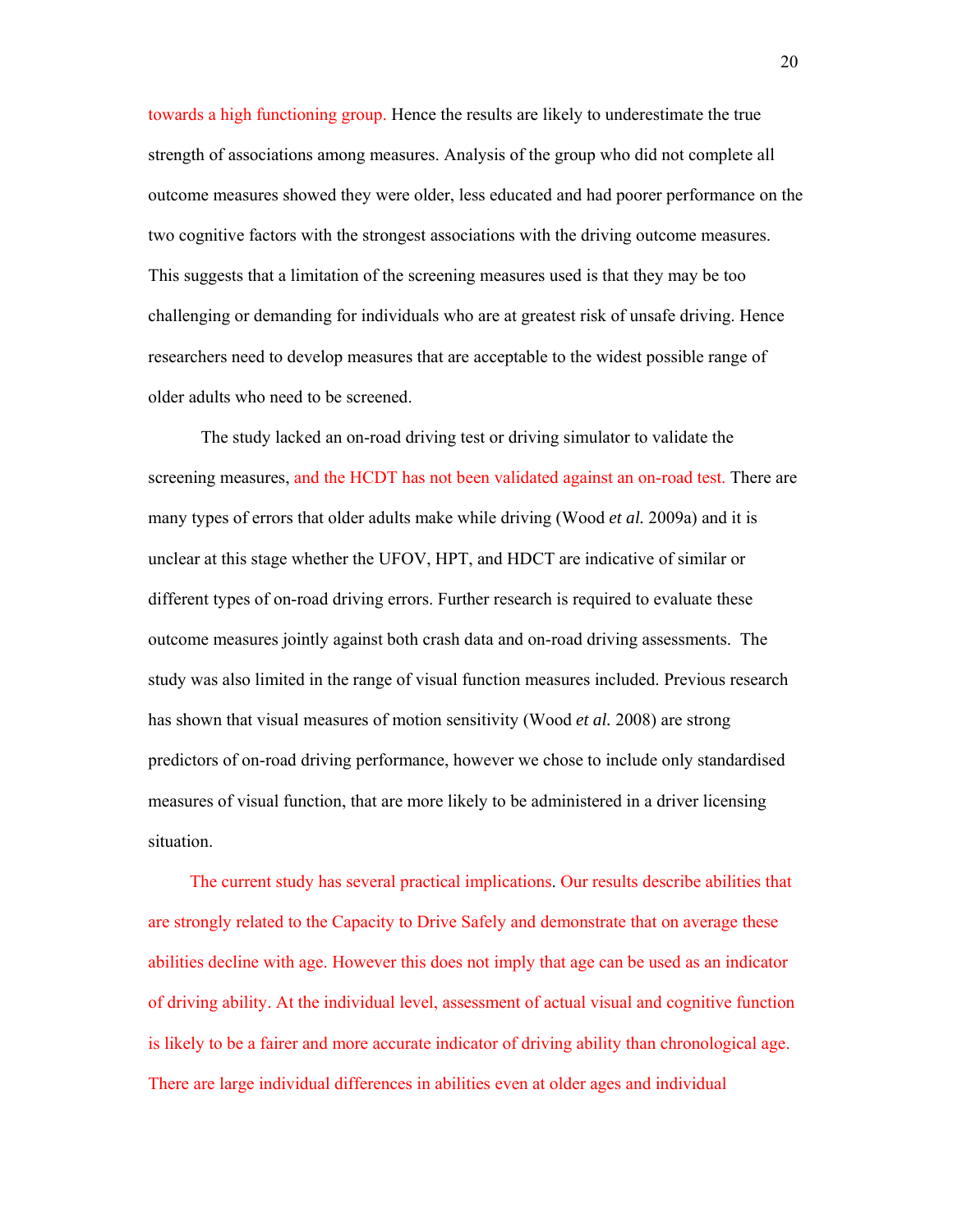assessment is required to determine a person's actual visual and cognitive abilities. Our results may also be used to guide the development of driving environments, that enable older adults to drive safely despite changes in cognitive and visual function. Finally, understanding the key abilities involved in safe driving is essential for the development of training interventions to improve driver skill and maintain safe driving for as long as possible.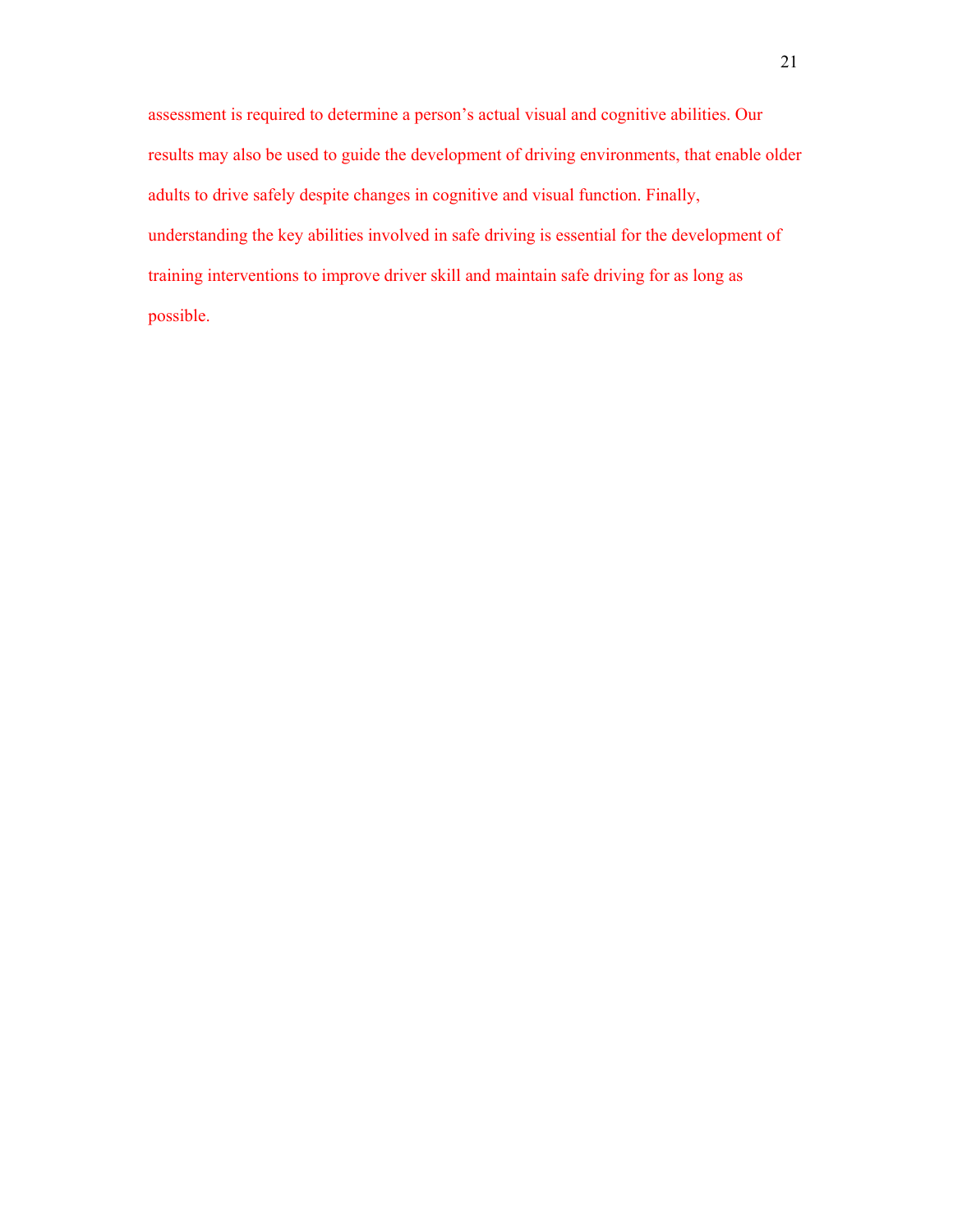## **Acknowledgements**

We would like to thank Ada Tam and Amy Dawel for testing participants as well as entering and cleaning the data and Mark Wetton for his work in creating the ACT Hazard Perception Test and Hazard Change Detection Task. This study was supported by the Australian Research Council and NRMA-ACT Road Safety Trust (Linkage Grant LP0668078). Anstey is supported by NHMRC Fellowship #1002560.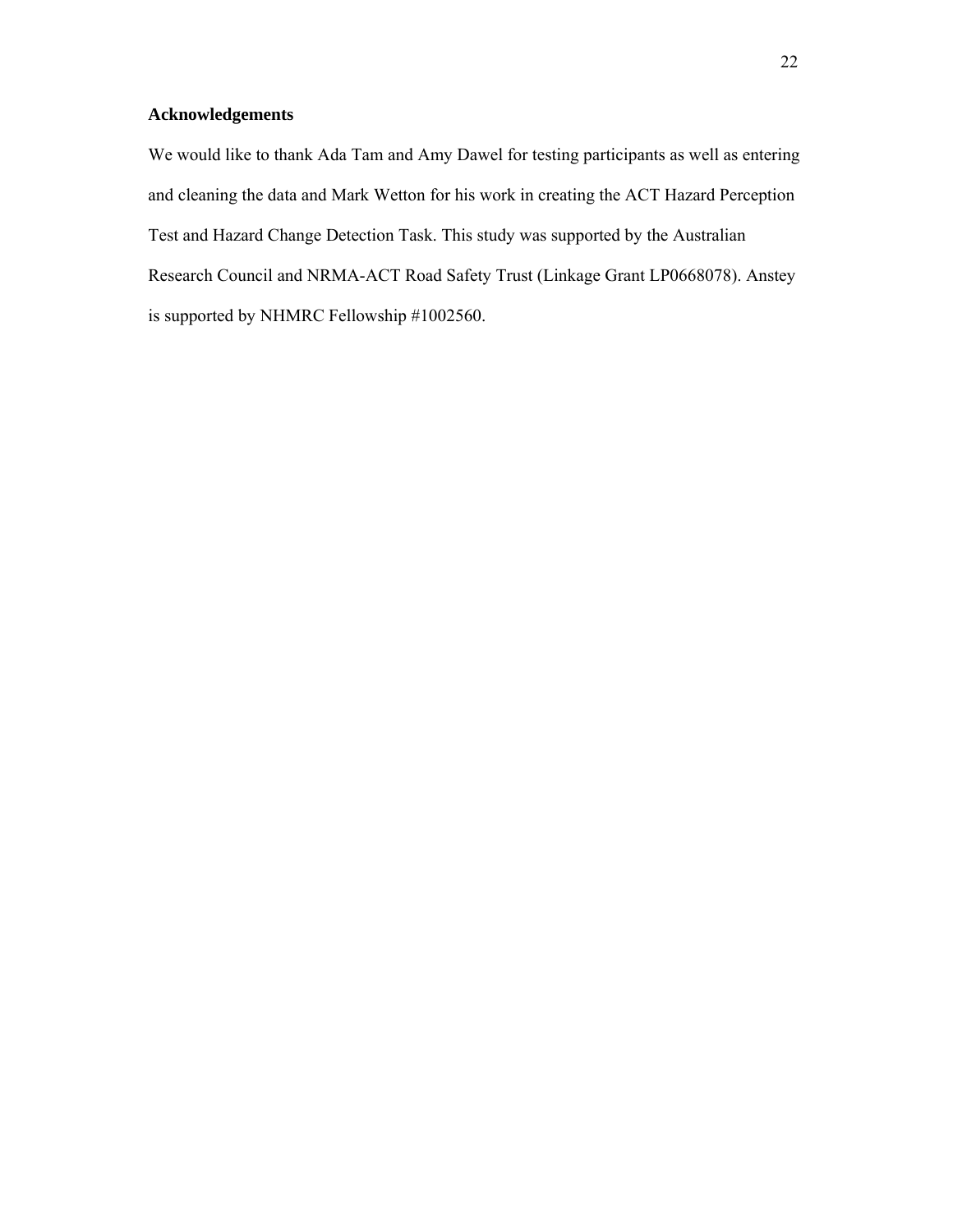#### **References**

- Anstey, K.J., Butterworth, P., Borzycki, M., Andrews, S., 2006. Between- and withinindividual effects of visual contrast sensitivity on perceptual matching, processing speed, and associative memory in older adults. Gerontology 52 (2), 124-30.
- Anstey, K.J., Dear, K., Christensen, H., Jorm, A.F., 2005a. Biomarkers, health, lifestyle and demographic variables as correlates of reaction time performance in early, middle and late adulthood. Quarterly Journal of Experimental Psychology 58A (1), 5-21.
- Anstey, K.J., Smith, G.A., 1999. Interrelationships among biological markers of aging, health, activity, acculturation, and cognitive performance in late adulthood. Psychol Aging 14 (4), 605-18.
- Anstey, K.J., Wood, J., 2011. Chronological age and age-related cognitive deficits are associated with an increase in multiple types of driving errors in late-life. Neuropsychology PMID: 21574713
- Anstey, K.J., Wood, J., Kerr, G., Caldwell, H., Lord, S.R., 2009. Different cognitive profiles for single compared with recurrent fallers without dementia. Neuropsychology 23 (4), 500-8.
- Anstey, K.J., Wood, J., Lord, S., Walker, J.G., 2005b. Cognitive, sensory and physical factors enabling driving safety in older adults. Clin Psychol Rev 25 (1), 45-65.
- Bailey, I.L., Lovie, J.E., 1976. New design principles for visual acuity letter charts. American Journal of Optometry and Physiological Optics 53, 740-745.
- Ball, K., Owsley, C., 1993. The useful field of view test: A new technique for evaluating age-related declines in visual function. Journal of the American Optometric Association 64 (1), 71-9.
- Ball, K.K., Roenker, D.L., Wadley, V.G., Edwards, J.D., Roth, D.L., Mcgwin, G., Jr., Raleigh, R., Joyce, J.J., Cissell, G.M., Dube, T., 2006. Can high-risk older drivers be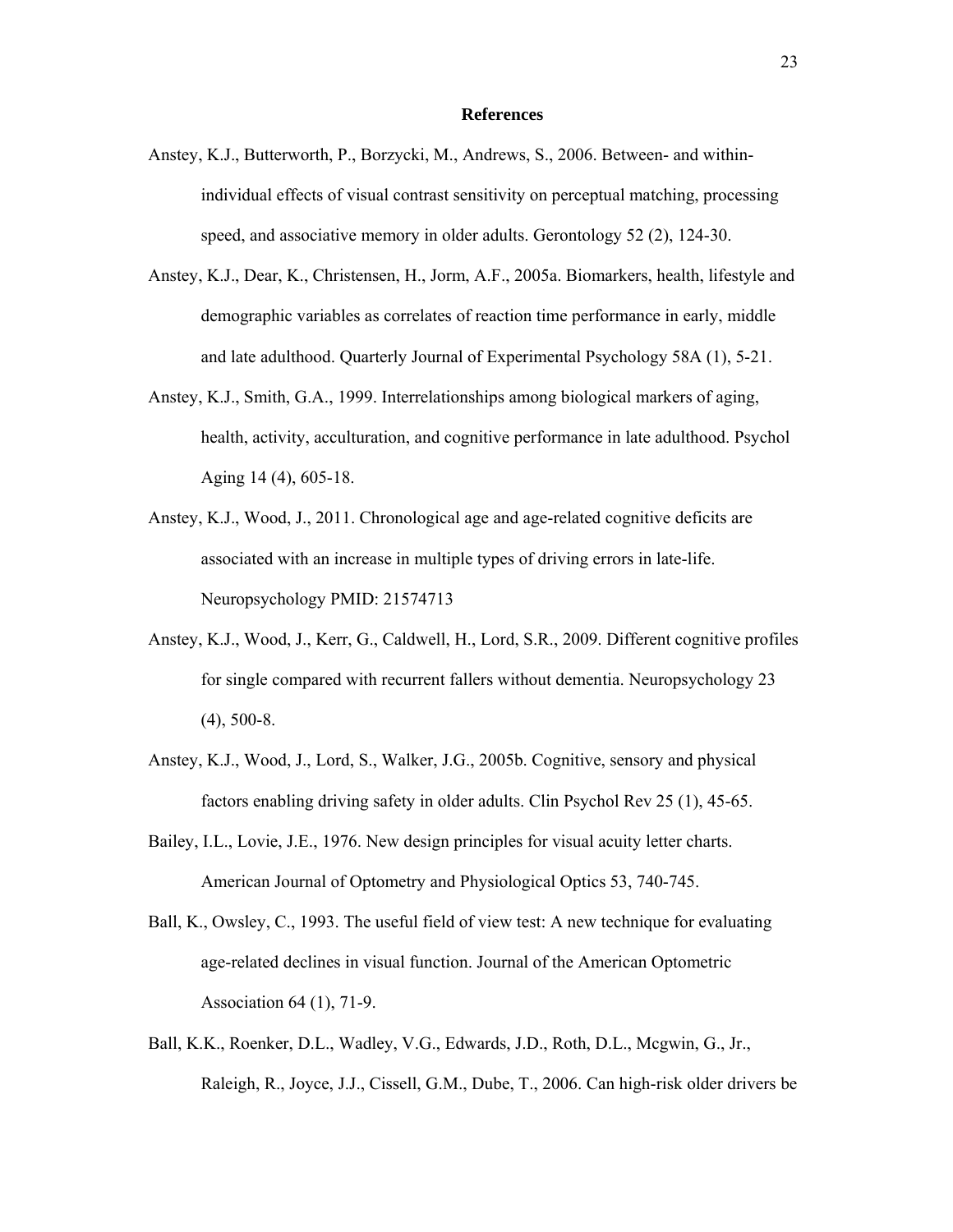identified through performance-based measures in a department of motor vehicles setting? J Am Geriatr Soc 54 (1), 77-84.

- Burg, A., 1967. The relationship between vision test scores and driving record: Additional findings. UCLA Department of Engineering, Los Angeles.
- Burg, A., 1968. Vision test scores and driving record: Additional findings. California Standard Agreement*.*
- Caird, J.K., Edwards, C.J., Creaser, J.I., Horrey, W.J., 2005. Older driver failures of attention at intersections: Using change blindness methods to assess turn decision accuracy. Hum Factors 47 (2), 235-49.
- Carr, D.B., Duchek, J., Morris, J.C., 2000. Characteristics of motor vehicle crashes of drivers with dementia of the alzheimer type.[see comment]. Journal of the American Geriatrics Society 48 (1), 18-22.
- Cole, B.L., 2002. Who's responsible for safe vision on the roads? Clin Exp Optom 85 (4), 207-9.
- Daigneault, G., Joly, P., Frigon, J.Y., 2002. Executive functions in the evaluation of accident risk of older drivers. J Clin Exp Neuropsychol 24 (2), 221-38.
- Decker, S.L., Hill, S.K., Dean, R.S., 2007. Evidence of construct similarity in executive functions and fluid reasoning abilities. Int J Neurosci 117 (6), 735-48.
- Devos, H., Akinwuntan, A.E., Nieuwboer, A., Truijen, S., Tant, M., De Weerdt, W., 2011. Screening for fitness to drive after stroke: A systematic review and meta-analysis. Neurology*.* pp. 747-56.
- Duchek, J.M., Hunt, L., Ball, K., Buckles, V., Morris, J.C., 1998. Attention and driving performance in alzheimer's disease. J Gerontol B Psychol Sci Soc Sci 53 (2), P130- 41.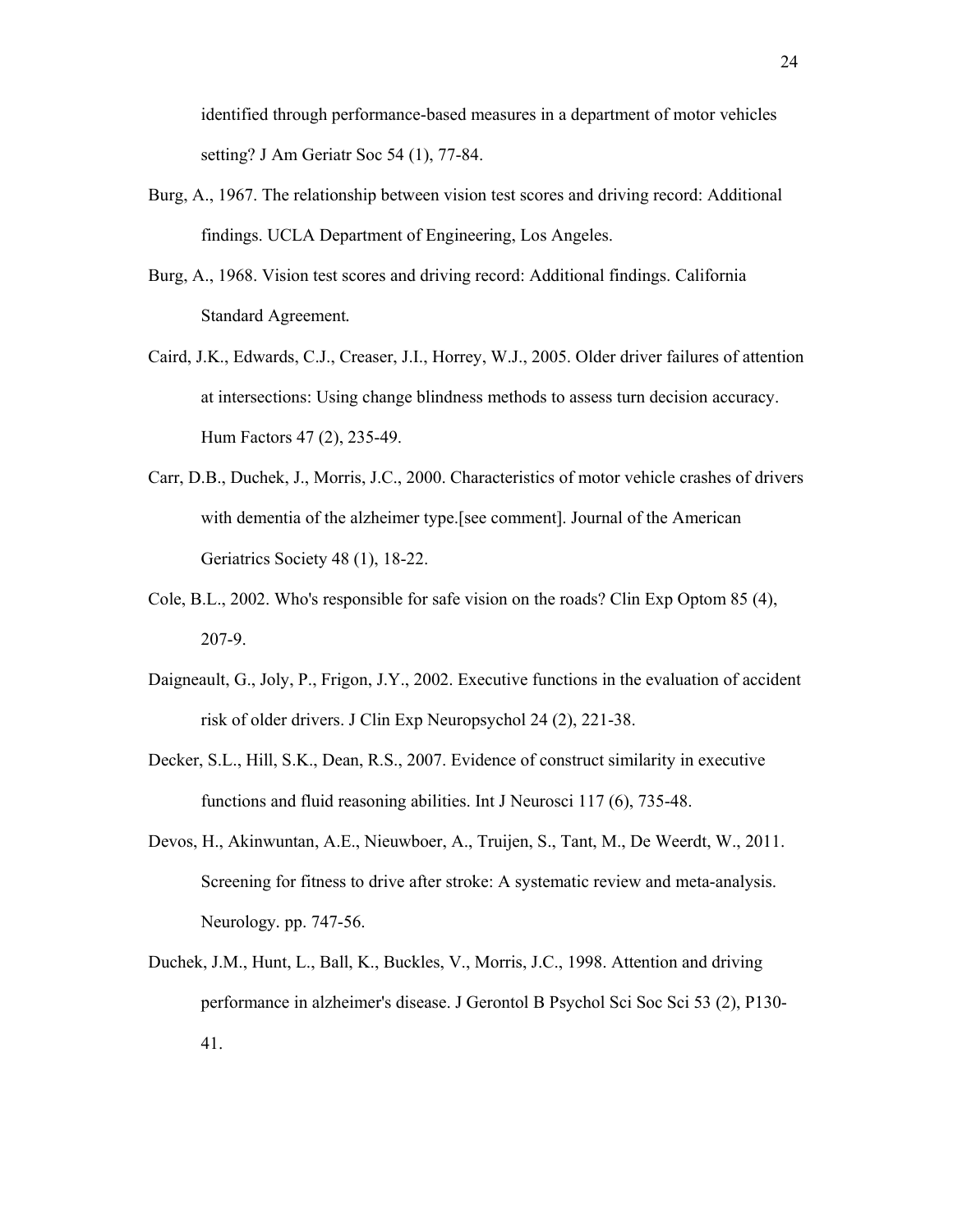- Edwards, J.D., Ross, L.A., Wadley, V.G., Clay, O.J., Crowe, M., Roenker, D.L., Ball, K.K., 2006. The useful field of view test: Normative data for older adults. Archives of Clinical Neuropsychology 21 (4), 275-86.
- Finkel, D., Pedersen, N.L., Pedersen, 2004. Processing speed and longitudinal trajectories of change for cognitive abilities: The swedish adoption/twin study of aging. Aging, Neuropsychology, & Cognition 11 (2-3), United Kingdom http://www.
- Folstein, M.F., Folstein, S.E., Mchugh, P.R., 1975. "Mini-mental state". A practical method for grading the cognitive state of patients for the clinician. J Psychiatr Res 12 (3), 189-98.
- Folstein, M.F., Robins, L.N., Helzer, J.E., 1983. The mini-mental state examination. Archives of General Psychiatry 40 (7), 812.
- French, J.W., Ekstrom, R.B., Price, L.A., 1963. Manual for kit of reference tests for cognitive factors Educational Testing Service, Princeton, New Jersey.
- Haymes, S.A., Leblanc, R.P., Nicolela, M.T., Chiasson, L.A., Chauhan, B.C., 2007. Risk of falls and motor vehicle collisions in glaucoma. Investigative Opthalmology & Visual Science 48, 1149-1155.
- Higgins, K.E., Wood, J.M., 2005. Predicting components of closed road driving performance from vision tests. Optometry and Vision Science 82 (8), 647-656.
- Hoffman, L., Mcdowd, J.M., Atchley, P., Dubinsky, R., 2005. The role of visual attention in predicting driving impairment in older adults. Psychology and Aging 20 (4), 610- 622.
- Horswill, M.S., Anstey, K.J., Hatherly, C., Wood, J.M., Pachana, N.A., 2011. Older drivers' insight into their hazard perception ability. Accid Anal Prev 43, 2121-2127.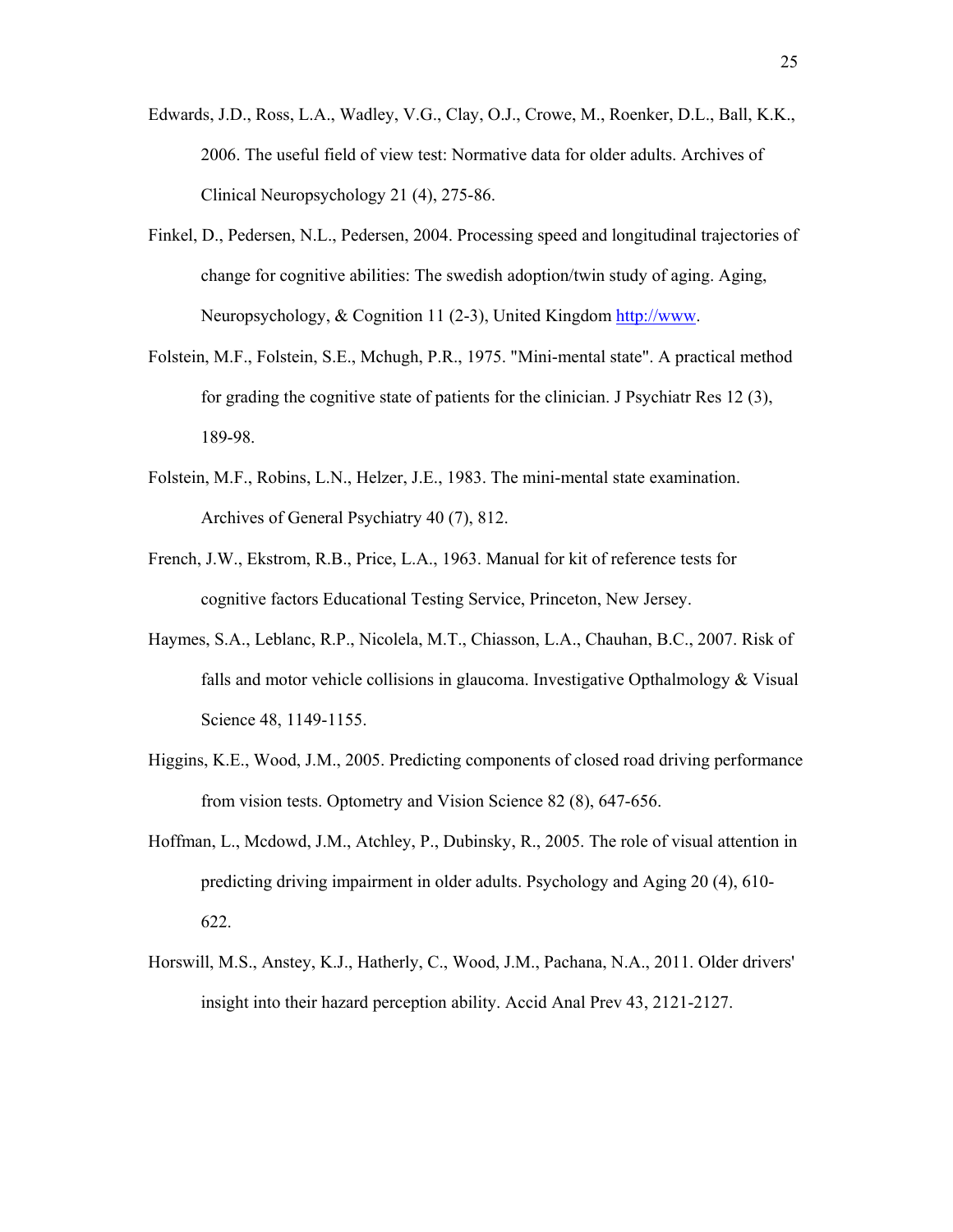- Horswill, M.S., Anstey, K.J., Hatherly, C.G., Wood, J.M., 2010a. The crash involvement of older drivers is associated with their hazard perception latencies. J Int Neuropsychol Soc, 1-6.
- Horswill, M.S., Kemala, C.N., Wetton, M., Scialfa, C.T., Pachana, N.A., 2010b. Improving older drivers' hazard perception ability. Psychol Aging 25 (2), 464-9.
- Horswill, M.S., Marrington, S.A., Mccullough, C.M., Wood, J., Pachana, N.A., Mcwilliam, J., Raikos, M.K., 2008. The hazard perception ability of older drivers. Journal of Gerontology: Psychological Sciences 63B (4), 212-218.
- Horswill, M.S., Pachana, N.A., Wood, J., Marrington, S.A., Mcwilliam, J., Mccullough, C.M., 2009. A comparison of the hazard perception ability of matched groups of healthy drivers aged 35 to 55, 65 to 74, and 75 to 84 years. J Int Neuropsychol Soc 15 (5), 799-802.
- Jobe, J.B., Smith, D.M., Ball, K.K., Tennestedt, S.L., Marsiske, M., Willis, S.L., Rebok, G.W., Morris, J.N., Helmers, K.F., Leveck, M.D., Kleinman, K., 2001. Active: A cognitive intervention trial to promote independence in older adults. Controlled Clinical Trials 22 (4), 453-479.
- Johnson, C.A., Keltner, J.L., 1983. Incidence of visual field loss in 20,000 eyes and its relationship to driving performance. Archives of Ophthalmology 101 (3), 371-375.
- Marrington, S.A., Horswill, M.S., Wood, J.M., 2008. The effect of simulated cataracts on drivers' hazard perception ability. Optom Vis Sci 85 (12), 1121-7.
- Mckenna, F.P., Crick, J.L., 1991. Hazard perception in drivers: A methodology for testing and training (final report). Transport and Road Research Laboratory, Crowthorne, England.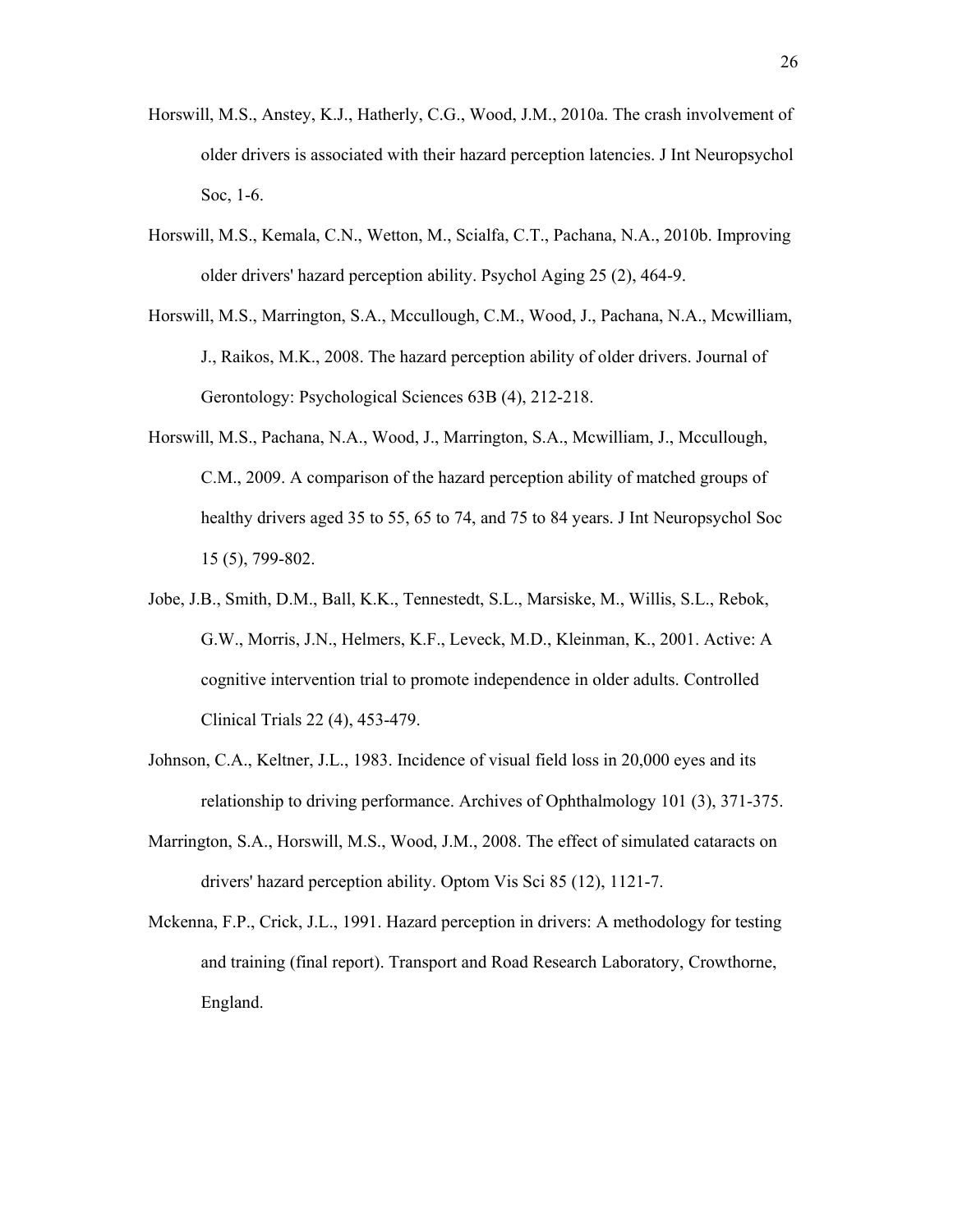- Mckenna, F.P., Horswill, M.S., 1999. Hazard perception and its relevance for driver licensing. Journal of the International Association of Traffic and Safety Sciences 23, 26-41.
- Mcknight, A.J., Mcknight, A.S., 1999. Multivariate analysis of age-related driver ability and performance deficits. Accident Analysis & Prevention 31 (5), 445-54.
- Miyake, A., Friedman, N.P., Emerson, M.J., Witzki, A.H., Howerter, A., Wager, T.D., 2000. The unity and diversity of executive functions and their contributions to complex "Frontal lobe" Tasks: A latent variable analysis. Cogn Psychol 41 (1), 49-100.
- Moran, L.J., Mefferd, R.B., 1959. Repetetive psychometric measures. Psychological Reports 5, 269-275.
- Myers, R.S., Ball, K., Kalina, T.D., Roth, D.L., Goode, K.T., 2000. Relation of useful field of view and other screening tests to on-road driving performance. Perceptual and Motor Skills 91, 279-290.
- Okonkwo, O.C., Crowe, M., Wadley, V.G., Ball, K., 2008. Visual attention and selfregulation of driving among older adults. Int Psychogeriatr 20 (1), 162-73.
- Owens, D.A., Wood, J.M., Owens, J.M., 2007. Effects of age and illumination on night driving: A road test. Human Factors 49 (6), 1115-31.
- Owsley, C., Ball, K., Mcgwin, G., Sloane, M.E., Roenker, D.L., White, M.F., Overley, E.T., 1998a. Visual processing impairment and risk of motor vehicle crash among older adults. Journal of the American Medical Association 279 (14), 1083-1088.
- Owsley, C., Ball, K., Sloane, M.E., Roenker, D.L., Bruni, J.R., 1991. Visual/cognitive correlates of vehicle accidents in older drivers. Psychology and Aging 6 (3), 403-415.
- Owsley, C., Mcgwin, G., Jr., Ball, K., 1998b. Vision impairment, eye disease, and injurious motor vehicle crashes in the elderly. Ophthalmic Epidemiol 5 (2), 101-13.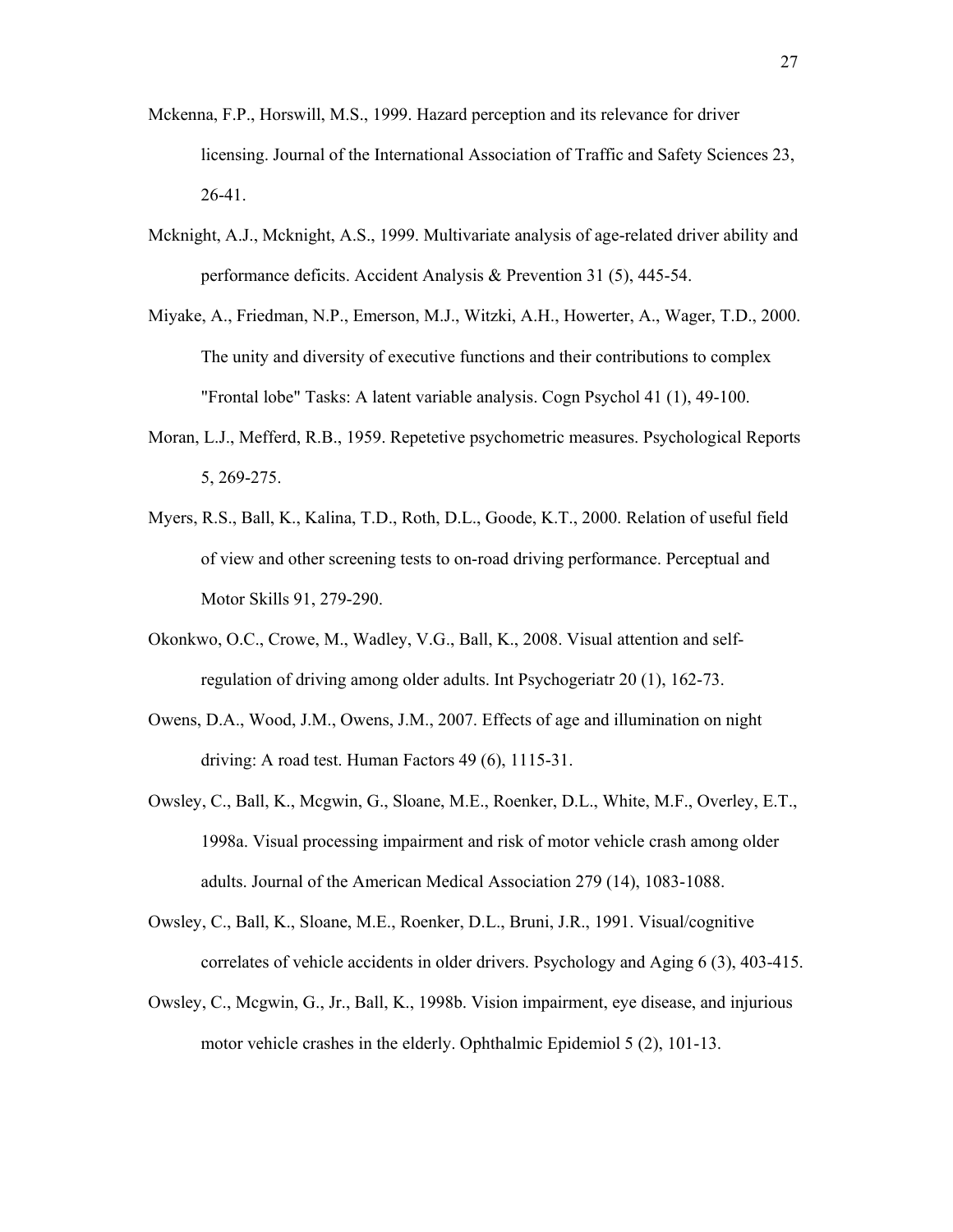- Pelli, D.G., Robson, J.G., Wilkins, A.J., 1988. The design of a new letter chart measuring contrast sensitivity. Clinical Vision Science 2, 187-199.
- Pringle, H.L., Irwin, D.E., Kramer, A.F., Atchley, P., 2001. The role of attentional breadth in perceptual change detection. Psychon Bull Rev 8 (1), 89-95.
- Reitan, R.M., 1958. Validity of the trail making test as an indicator of organic brain damage. Perceptual and Motor Skills 8, 271-276.
- Rensink, R.A., 2002. Change detection. Annu Rev Psychol 53, 245-77.
- Roenker, D.L., Cissell, G.M., Ball, K.K., Wadley, V.G., Edwards, J.D., 2003. Speed-ofprocessing and driving simulator training result in improved driving performance. Human Factors 45 (2), 218-33.
- Rubin, G.S., Ng, E.S., Bandeen-Roche, K., Keyl, P.M., Freeman, E.E., West, S.K., 2007. A prospective, population-based study of the role of visual impairment in motor vehicle crashes among older drivers: The see study. Invest Ophthalmol Vis Sci 48 (4), 1483- 91.
- Salthouse, T.A., 1994. Aging associations: Influence of speed on adult age differences in associative learning. Journal of Experimental Psychology: Learning Memory and Cognition 20 (6), 1486-503.
- Salthouse, T.A., 2005. Relations between cognitive abilities and measures of executive functioning. Neuropsychology 19 (4), 532-45.
- Salthouse, T.A., Hancock, H.E., Meinz, E.J., Hambrick, D.Z., 1996. Interrelations of age, visual acuity, and cognitive functioning. J Gerontol B Psychol Sci Soc Sci 51 (6), P317-30.
- Schafer, J.L., Graham, J.W., 2002. Missing data: Our view of the state of the art. Psychol Methods 7 (2), 147-77.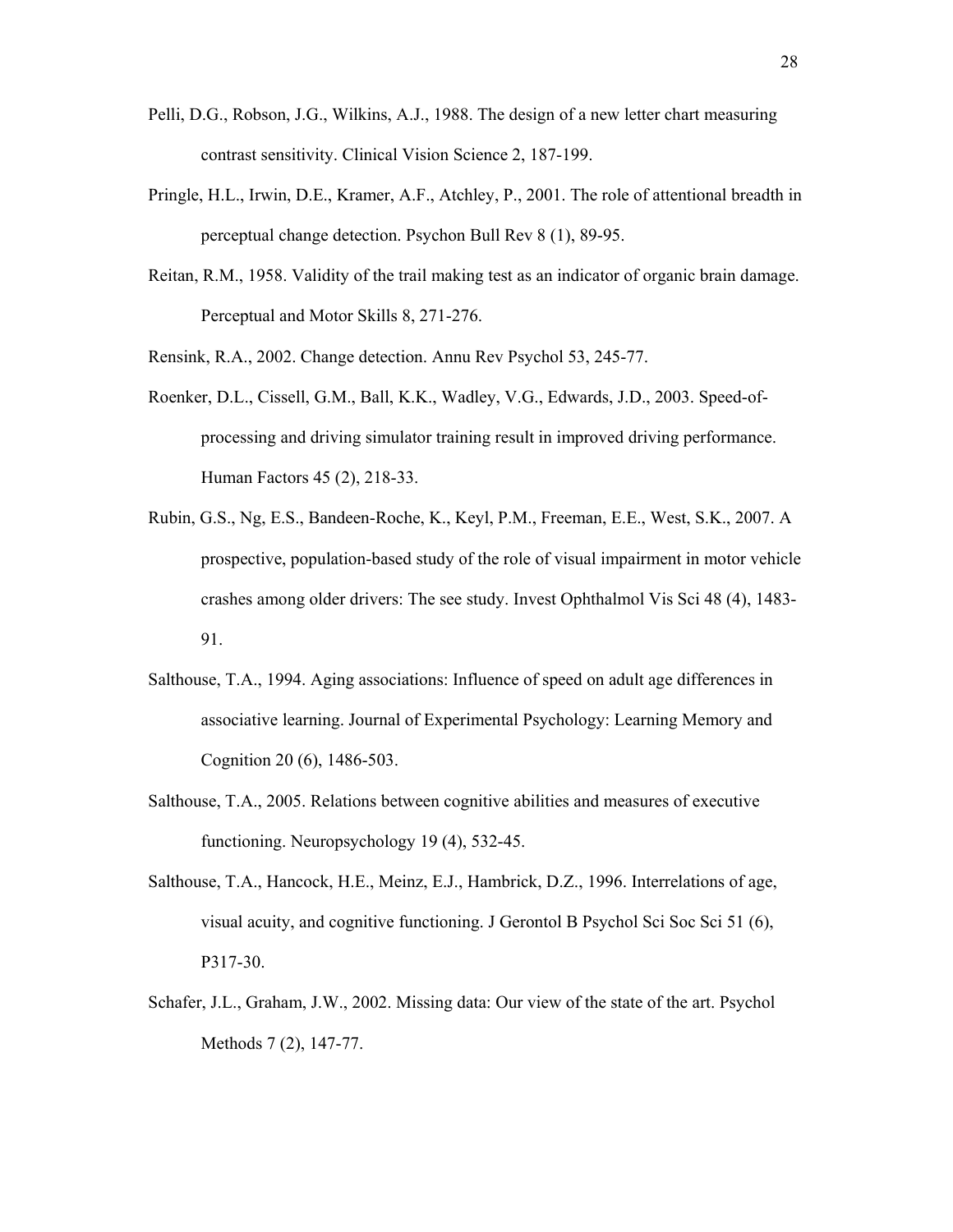- Simons, D.J., Rensink, R.A., 2005. Change blindness: Past, present, and future. Trends Cogn Sci 9 (1), 16-20.
- Sims, R.V., Mcgwin, G., Allman, R.M., Ball, K., Owsley, C., 2000. Exploratory study of incident vehicle crashes among older drivers. Journals of Gerontology: Series A: Biological Sciences and Medical Sciences 55A (1), 22-27.
- Staplin, L., Gish, K.W., Wagner, E.K., 2003a. Marypods revisited: Updated crash analysis and implications for screening program implementation. Journal of Safety Research 34 (4), 389-397.
- Staplin, L., Lococo, K., Gish, K.W., Decina, L., 2003b. Model driver screening and evaluation program final technical report, volume 2: Maryland pilot older driver study. National Highway Transport Safety Administration, Washington, DC.
- Tabachnick, B.G., Fidell, L.S., 2007. Using multivariate statistics Pearson Education Inc., Boston.
- Ware, J.E., Kosinski, M., Keller, S.D., 1994. Sf-36 physical and mental health summary scales: A user's manual Health Assessment Lab, Boston, MA.
- Wechsler, D., 1981. Wechsler adult intelligence scale revised manual Psychological Corporation, New York.
- Wechsler, D., 1997. Wechsler adult intelligence scale 3rd ed. The Psychological Corporation, San Antonio, Texas.
- Wetton, M.A., Horswill, M.S., Hatherly, C., Wood, J.M., Pachana, N.A., Anstey, K.J., 2009. The development and validation of two complementary measures of older drivers' hazard perception ability. Experimental Psychology Conference*.* Wollongong, NSW, Australia.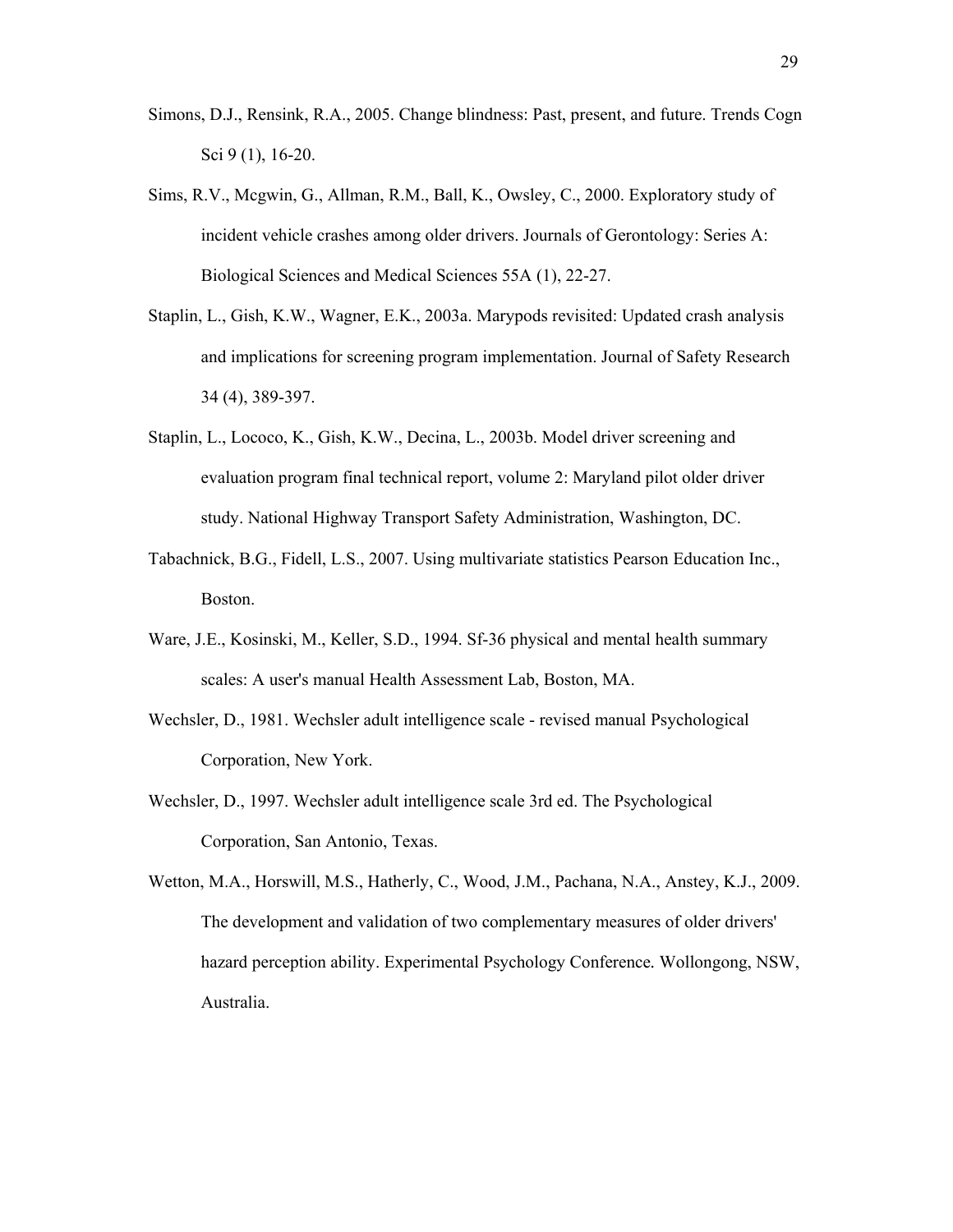- Wetton, M.A., Horswill, M.S., Hatherly, C., Wood, J.M., Pachana, N.A., Anstey, K.J., 2010. The development and validation of two complementary measures of drivers' hazard perception ability. Accid Anal Prev 42 (4), 1232-9.
- Wood, J.M., Anstey, K.J., Kerr, G.K., Lacherez, P.F., Lord, S., 2008. A multidomain approach for predicting older driver safety under in-traffic road conditions. Journal of the American Geriatrics Society 56 (6), 986-93.
- Wood, J.M., Anstey, K.J., Lacherez, P.F., Kerr, G.K., Mallon, K., Lord, S.R., 2009a. The on-road difficulties of older drivers and their relationship with self-reported motor vehicle crashes. Journal of the American Geriatric Society 57 (11), 2062-9.
- Wood, J.M., Mcgwin, G., Elgin, J., Vaphiades, M.S., Braswell, R.A., Decarlo, D.K., Kline, L.B., Meek, G.C., Searcey, K., Owsley, C., 2009b. On-road driving performance by persons with hemianopia and quadrantanopia. Investigative Opthalmology & Visual Science 50 (2), 577-585.
- Wood, J.M., Troutbeck, R., 1994. Effect of visual impairment on driving. Hum Factors 36 (3), 476-87.
- Wood, J.M., Worringham, C., Kerr, G., Mallon, K., Silburn, P., 2005. Quantitative assessment of driving performance in parkinson's disease. J Neurol Neurosurg Psychiatry 76 (2), 176-80.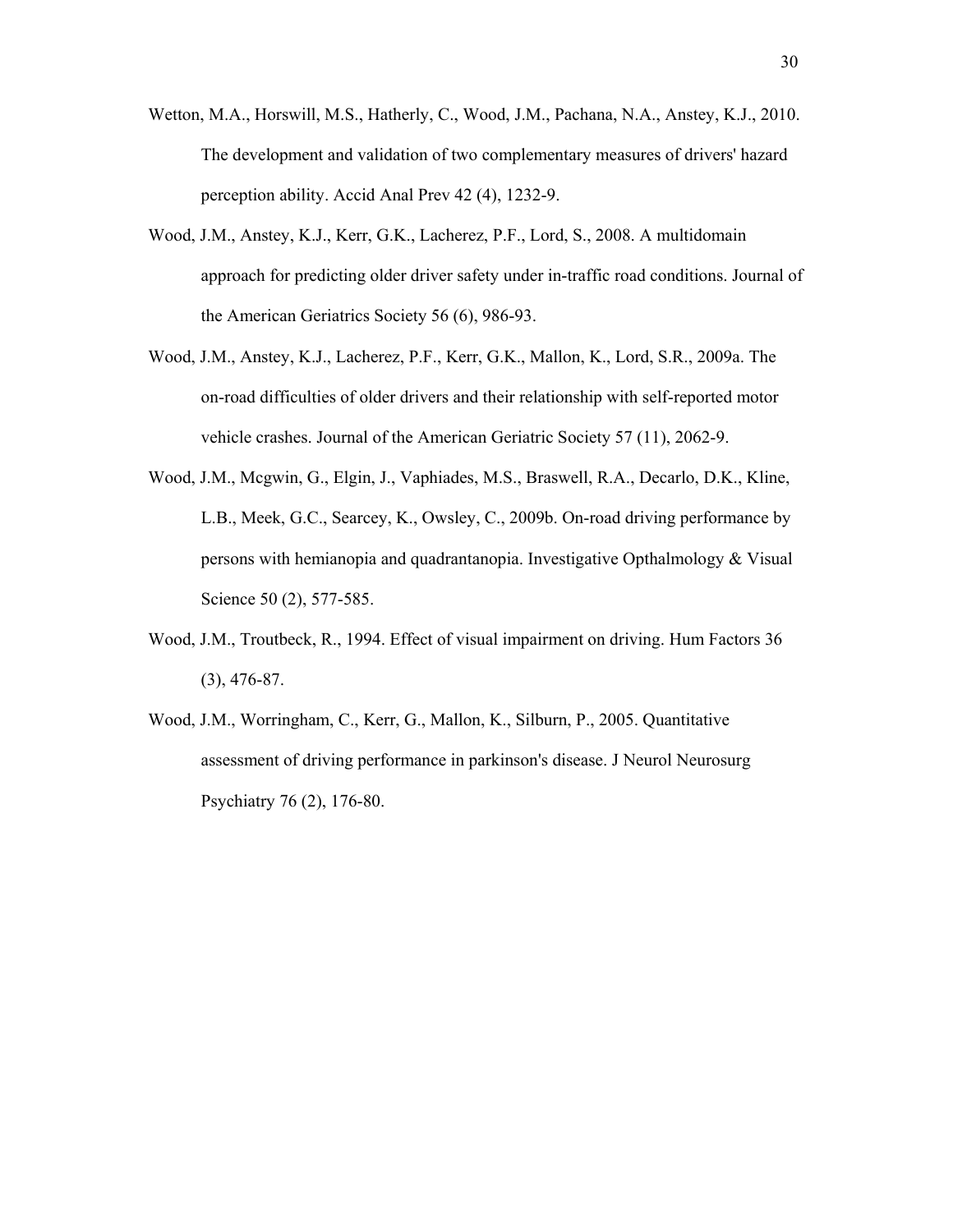| Measurement<br>Domains      | <b>Skills</b>                                       | Test(s)                                                                                                                    |  |  |  |
|-----------------------------|-----------------------------------------------------|----------------------------------------------------------------------------------------------------------------------------|--|--|--|
| Cognitive                   | Spatial ability                                     | <b>Card Rotation</b><br>Paper Folding                                                                                      |  |  |  |
|                             | <b>Visual Closure</b>                               | <b>Gestalt Completion</b><br><b>Snowy Pictures</b><br>Concealed Words                                                      |  |  |  |
|                             | Task switching<br>Perceptual speed<br>Visual search | Trail making test $(A,B)$<br>Number comparison task<br>Digit symbol matching (computer based)<br>Letter cancellation tasks |  |  |  |
|                             | <b>Choice Reaction Time</b>                         | Computerised Colour CRT test                                                                                               |  |  |  |
|                             | <b>Working Memory</b>                               | Digit-Span backwards (adapted from<br>WAISIII)<br>Visual working memory task<br>Lettersets task                            |  |  |  |
| Vision                      | Static visual acuity                                | Bailey-Lovie (logMAR) chart                                                                                                |  |  |  |
| Capacity to Drive<br>safely |                                                     |                                                                                                                            |  |  |  |
|                             | Useful field of view                                | Subtest 2 of the UFOV test                                                                                                 |  |  |  |
|                             | Hazard perception                                   | <b>Hazard Perception Test</b>                                                                                              |  |  |  |
|                             | Hazard change detection                             | Hazard Change Detection Task                                                                                               |  |  |  |

Table 1 *Tests and Measures used to Assess Driving Safety*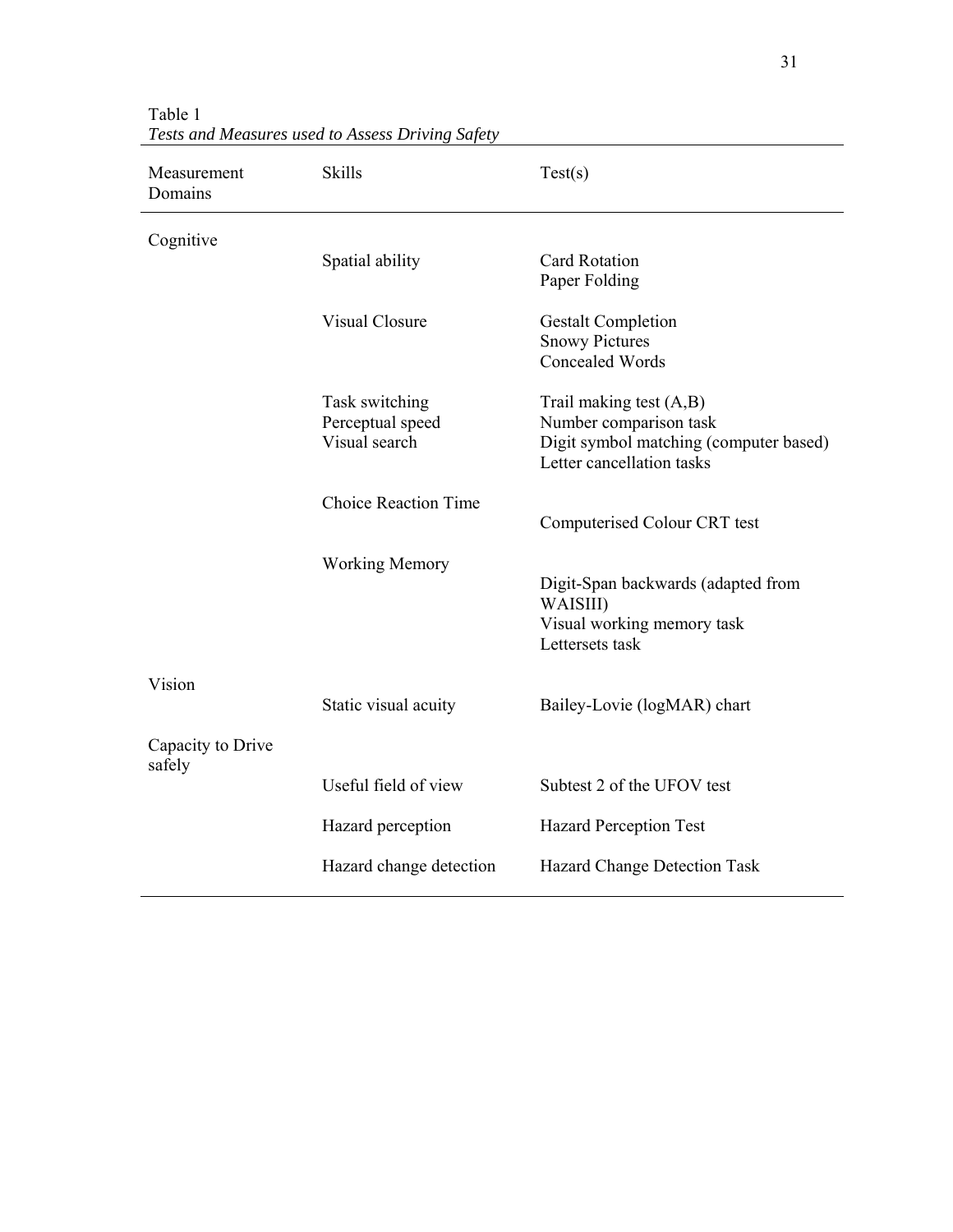| Variable                       | Mean  | SD.  |                                        | $\mathcal{L}$ | 3               | 4                                                                      | 5                             | 6                                                   | 7   | 8 | 9                                                                                                                                                                                                             | 10 | 11 | 12 | 13 | 14 | 15 | 16 | 17 | 18                                  | 19                                                               | 20 | 21 | 22 | 23 |
|--------------------------------|-------|------|----------------------------------------|---------------|-----------------|------------------------------------------------------------------------|-------------------------------|-----------------------------------------------------|-----|---|---------------------------------------------------------------------------------------------------------------------------------------------------------------------------------------------------------------|----|----|----|----|----|----|----|----|-------------------------------------|------------------------------------------------------------------|----|----|----|----|
| 1. Age                         | 75.11 | 7.00 |                                        |               |                 |                                                                        |                               |                                                     |     |   |                                                                                                                                                                                                               |    |    |    |    |    |    |    |    |                                     |                                                                  |    |    |    |    |
| 2. Gender                      | n/a   |      | $n/a$ .06                              |               |                 |                                                                        |                               |                                                     |     |   |                                                                                                                                                                                                               |    |    |    |    |    |    |    |    |                                     |                                                                  |    |    |    |    |
| 3. Education                   | 14.35 |      | $3.86 - 11$                            | $.24**$       |                 |                                                                        |                               |                                                     |     |   |                                                                                                                                                                                                               |    |    |    |    |    |    |    |    |                                     |                                                                  |    |    |    |    |
| 4. Card rotation               |       |      | $31.62$ $12.09$ $-27**$ $.25**$ $.13*$ |               |                 |                                                                        |                               |                                                     |     |   |                                                                                                                                                                                                               |    |    |    |    |    |    |    |    |                                     |                                                                  |    |    |    |    |
| 5. Paper folding               |       |      | $3.47$ 1.88 - 24** .08                 |               |                 | $.16***$ $.41***$                                                      |                               |                                                     |     |   |                                                                                                                                                                                                               |    |    |    |    |    |    |    |    |                                     |                                                                  |    |    |    |    |
| 6. Gestalt completion          | 5.53  |      | $3.31 - 26** - 14*$                    |               | .11             |                                                                        | $.21***$ $.33**$              |                                                     |     |   |                                                                                                                                                                                                               |    |    |    |    |    |    |    |    |                                     |                                                                  |    |    |    |    |
| 7. Snowy pictures              |       |      | $6.16$ $2.24$ $-0.28**$ $-16**$ .02    |               |                 |                                                                        | $20^{**}$ $26^{**}$ $50^{**}$ |                                                     |     |   |                                                                                                                                                                                                               |    |    |    |    |    |    |    |    |                                     |                                                                  |    |    |    |    |
| 8. Concealed words             | 8.34  |      | $2.33 - 19** - 04$                     |               | .01             | $.19*$                                                                 |                               | $19***$ $45**$ $41**$                               |     |   |                                                                                                                                                                                                               |    |    |    |    |    |    |    |    |                                     |                                                                  |    |    |    |    |
| 9. Trails A                    |       |      | $37.55$ 11.94 $.39** - 02$             |               | $-.07$          |                                                                        |                               | $-31^*$ $-29^{**}$ $-19^{**}$ $-26^{**}$ $-21^{**}$ |     |   |                                                                                                                                                                                                               |    |    |    |    |    |    |    |    |                                     |                                                                  |    |    |    |    |
| 10. Trails B                   |       |      | 80.83 35.78 50** 00                    |               |                 | $-13^*$ $-47^*$ $-39^{**}$ $-27^{**}$ $-23^{**}$ $-31^{**}$ $.55^{**}$ |                               |                                                     |     |   |                                                                                                                                                                                                               |    |    |    |    |    |    |    |    |                                     |                                                                  |    |    |    |    |
| 11. Number comparison          | 20.61 |      | $5.53 - 31** - 14*$                    |               | .05             |                                                                        |                               |                                                     |     |   | $.29**$ $.15*$ $.17**$ $.35**$ $.29**$ $.39**$ $.40**$                                                                                                                                                        |    |    |    |    |    |    |    |    |                                     |                                                                  |    |    |    |    |
| 12. Digit symbol matching      | 2.10  |      |                                        |               |                 |                                                                        |                               |                                                     |     |   | $0.42$ $.44***$ $.12*$ $-.16**$ $-.38**$ $-.34**$ $-.26**$ $-.25**$ $-.30**$ $.50**$ $.67**$ $-.59**$                                                                                                         |    |    |    |    |    |    |    |    |                                     |                                                                  |    |    |    |    |
| 13. Letter cancellation        | 89.46 |      | $18.13 - 37** - 06$                    |               | $\overline{11}$ |                                                                        |                               |                                                     |     |   | $.32**$ $.22**$ $.17**$ $.28**$ $.14*$ $-.32**$ $.47**$ $.52**$ $-.60**$                                                                                                                                      |    |    |    |    |    |    |    |    |                                     |                                                                  |    |    |    |    |
| 14. CRTC accuracy <sup>a</sup> | 56.21 |      | $4.06 - 32** - 04$                     |               | .08             |                                                                        |                               | $.20^{***}$ $.14^{*}$ $.15^{**}$ 08                 |     |   | $13^*$ - 27** - 35** 24** - 53** 28**                                                                                                                                                                         |    |    |    |    |    |    |    |    |                                     |                                                                  |    |    |    |    |
| 15. CRTC reaction time         | 0.98  |      | $0.16$ $.41**$ $-05$                   |               |                 |                                                                        |                               |                                                     |     |   | $-13^*$ $-41^{**}$ $-24^{**}$ $-22^{**}$ $-22^{**}$ $-23^{**}$ $-38^{**}$ $-56^{**}$ $-38^{**}$ $-65^{**}$ $-55^{**}$ $-36^{**}$                                                                              |    |    |    |    |    |    |    |    |                                     |                                                                  |    |    |    |    |
| 16. Digit span backwards       | 6.91  |      | $2.26 - 30** - 07$                     |               | $\overline{11}$ |                                                                        |                               |                                                     |     |   | $.31^{**}$ $.25^{**}$ $.25^{**}$ $.23^{**}$ $.37^{**}$ $-.23^{**}$ $-.41^{**}$ $.31^{**}$ $-.24^{**}$ $.22^{**}$ $.13^{*}$ $-.27^{**}$                                                                        |    |    |    |    |    |    |    |    |                                     |                                                                  |    |    |    |    |
| 17. Spatial memory             | 6.05  |      | $1.90 - 21**$ 07                       |               | $.19**$         |                                                                        | $.26***$ $.21***$ 09          |                                                     | .02 |   | $.22^*$ $-.31^{**}$ $-.37^{**}$ $.32^{**}$ $-.42^{**}$ $.32^{**}$ $.23^{**}$ $-.34^{**}$ $.30^{**}$                                                                                                           |    |    |    |    |    |    |    |    |                                     |                                                                  |    |    |    |    |
| 18. Letter sets                | 17.62 |      | $7.18 - 40** - 03$                     |               | $.14*$          |                                                                        |                               |                                                     |     |   | $.33^{**}$ $.35^{**}$ $.20^{**}$ $.23^{**}$ $.33^{*}$ $-41^{**}$ $-52^{**}$ $.38^{**}$ $-54^{**}$ $.35^{**}$ $.35^{**}$ $-39^{**}$ $.42^{**}$ $.39^{**}$                                                      |    |    |    |    |    |    |    |    |                                     |                                                                  |    |    |    |    |
| 19. Pelli-Robson               | 1.69  |      | $0.12 - 52** - 06$                     |               | .08             |                                                                        |                               |                                                     |     |   | $.21^{**}$ $.17^{**}$ $.13^{*}$ $.19^{**}$ $.19^{**}$ $.23^{**}$ $.33^{**}$ $.20^{**}$ $.34^{**}$ $.19^{**}$ $.41^{**}$ $.17^{**}$ $.14^{*}$ $.26^{**}$                                                       |    |    |    |    |    |    |    |    |                                     |                                                                  |    |    |    |    |
| 20. LogMAR (high)              | 0.05  |      | $0.11$ $.41**$ $-.03$                  |               | $-.02$          |                                                                        |                               |                                                     |     |   | $-24** - 19** - 25** - 24** - 34** - 25** - 34** - 20** - 31** - 31** - 11$                                                                                                                                   |    |    |    |    |    |    |    |    | $.32** - 17** - 18** - 26** - 40**$ |                                                                  |    |    |    |    |
| 21. LogMAR (low)               | 0.27  |      | $0.13$ $.43**$ $-08$                   |               | $-07$           |                                                                        |                               |                                                     |     |   | $-25^{**}$ $-19^{**}$ $-25^{**}$ $-25^{**}$ $-34^{**}$ $-24^{**}$ $-34^{**}$ $-19^{**}$ $-30^{**}$ $-30^{**}$ $-13^{**}$ $-36^{**}$ $-17^{**}$ $-16^{**}$ $-22^{**}$ $-46^{**}$ $-87^{**}$                    |    |    |    |    |    |    |    |    |                                     |                                                                  |    |    |    |    |
| 22. UFOV $b$                   |       |      | $131.67$ 101.94 .50** -.04             |               |                 |                                                                        |                               |                                                     |     |   | $-12^*$ $-38^{**}$ $-23^{**}$ $-18^{**}$ $-21^{**}$ $-25^{**}$ $-43^{**}$ $-51^{**}$ $-28^{**}$ $-51^{**}$ $-35^{**}$ $-36^{**}$ $-46^{**}$ $-29^{**}$ $-33^{**}$ $-47^{**}$ $-39^{**}$ $-36^{**}$ $-31^{**}$ |    |    |    |    |    |    |    |    |                                     |                                                                  |    |    |    |    |
| 23. $HPTc$                     | 5.55  |      | $0.96$ 39** - 09                       |               |                 |                                                                        |                               |                                                     |     |   | $-22^{**}$ $-32^{**}$ $-36^{**}$ $-17^{**}$ $-24^{**}$ $-23^{**}$ $-32^{**}$ $-42^{**}$ $-20^{**}$ $-37^{**}$ $-26^{**}$ $-12$                                                                                |    |    |    |    |    |    |    |    |                                     | $.45***$ $-29**$ $-16**$ $-34**$ $-35**$ $.37**$ $.36**$ $.33**$ |    |    |    |    |

Means, Standard Deviations, and Correlations for Demographic, Cognitive, Visual, and Outcome Variables (N = 270-297)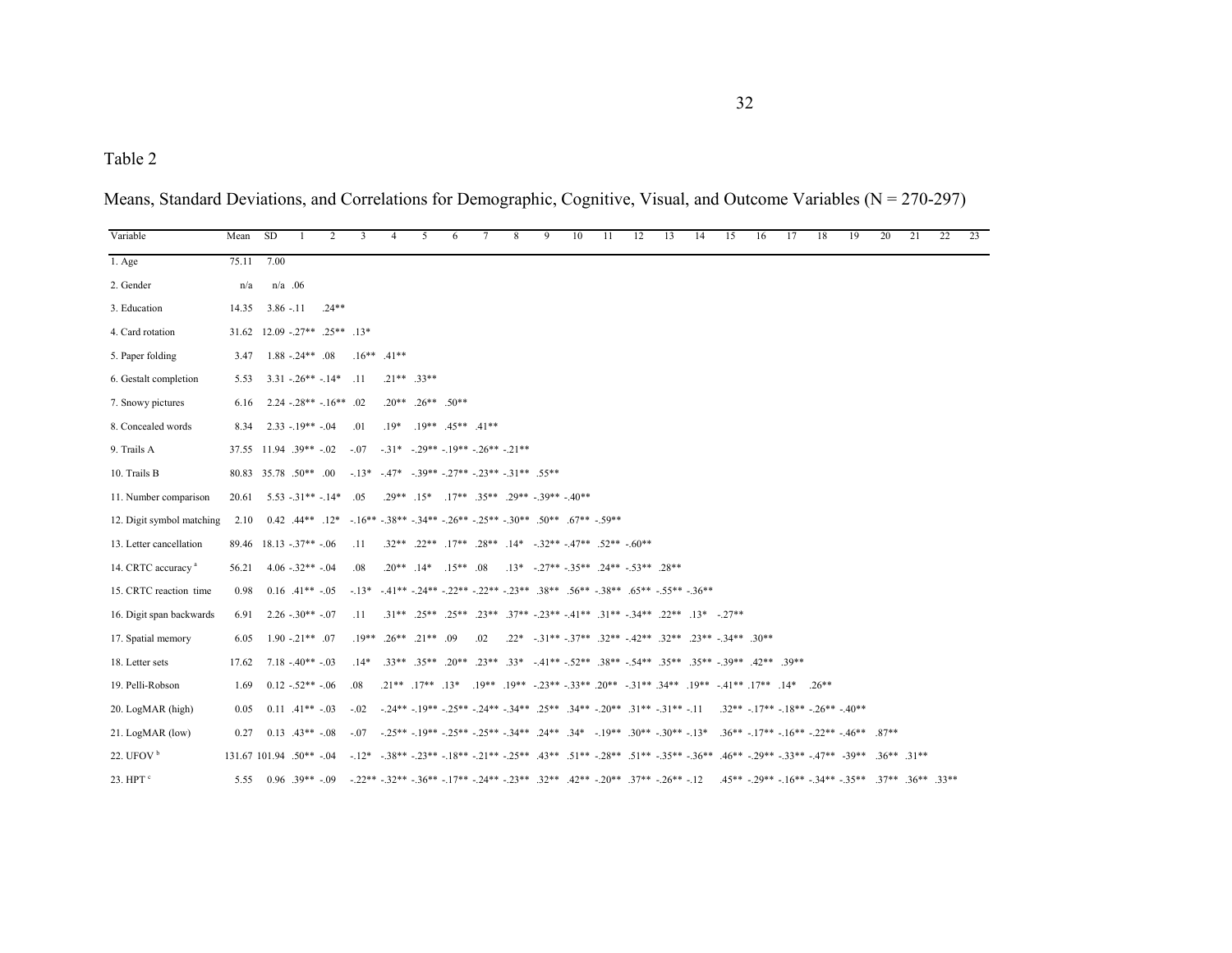- <sup>a</sup> CRTC = Colour Choice Reaction Time<br><sup>b</sup> UFOV = Useful Field of View test
- 
- $c$  HPT = Hazard perception test
- $d$  HCDT = Hazard change detection task
- $*{\rm p}$  < .05.
- \*\*p  $< 01$ .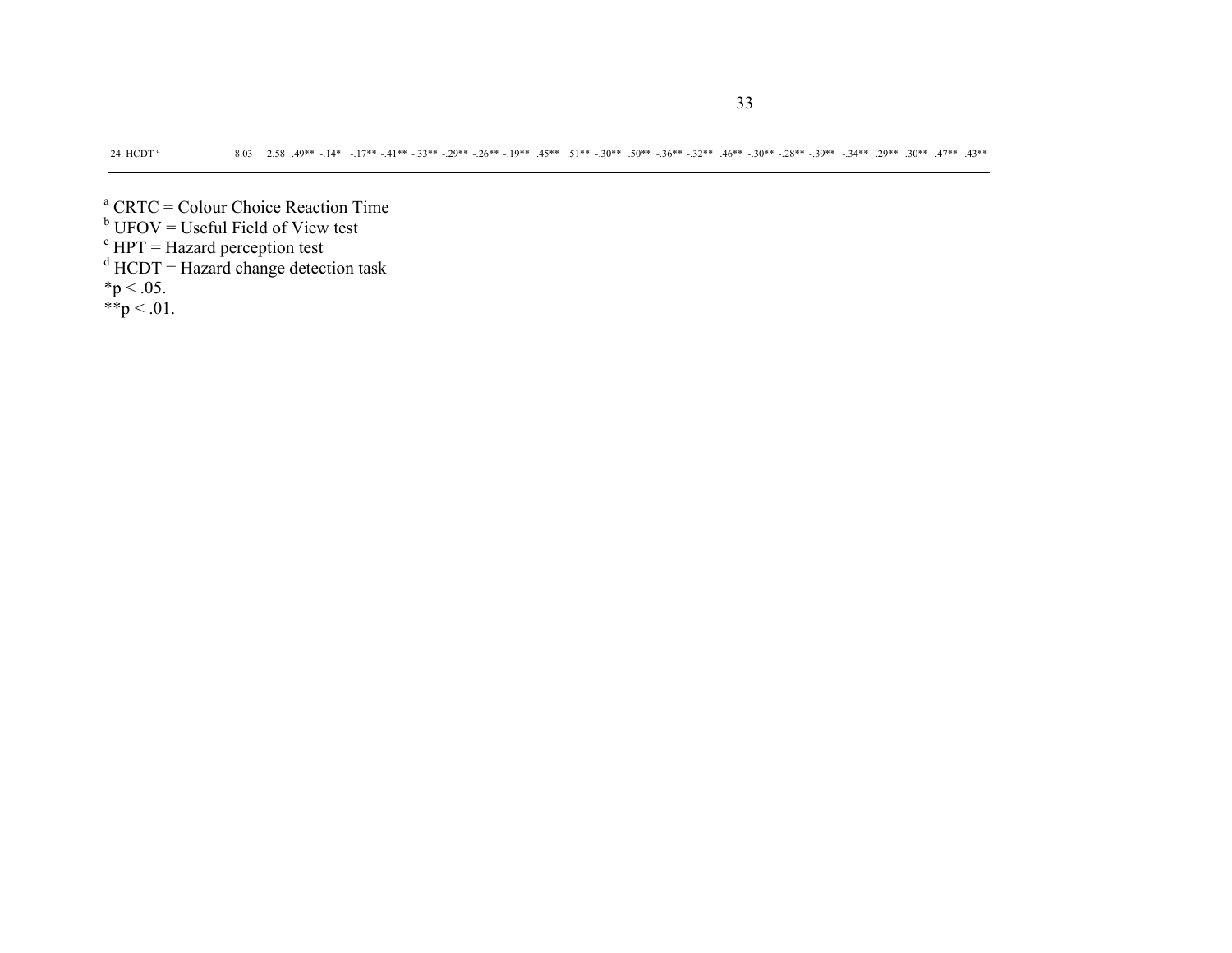| Table 3                                                                                  |                |                     |                      |          |                    |  |  |
|------------------------------------------------------------------------------------------|----------------|---------------------|----------------------|----------|--------------------|--|--|
| Pattern matrix from factor analysis of cognitive and visual function tests ( $n = 297$ ) |                |                     |                      |          |                    |  |  |
|                                                                                          | $Speed/Exec^a$ | Vision <sup>b</sup> | Closure <sup>c</sup> | Spatial  | Wkmem <sup>a</sup> |  |  |
| Visual search                                                                            | 0.747          | $-0.101$            | 0.092                | 0.007    | $-0.148$           |  |  |
| Number comparison                                                                        | 0.646          | 0.05                | 0.192                | 0.17     | 0.189              |  |  |
| $CRTC$ accuracy <sup>e</sup>                                                             | 0.424          | 0.014               | $-0.064$             | $-0.074$ | 0.069              |  |  |
|                                                                                          |                |                     |                      |          |                    |  |  |

| Number comparison               | 0.646    | 0.05     | 0.192    | 0.17     | 0.189    |
|---------------------------------|----------|----------|----------|----------|----------|
| CRTC accuracy <sup>e</sup>      | 0.424    | 0.014    | $-0.064$ | $-0.074$ | 0.069    |
| Snowy pictures                  | 0.185    | 0.011    | 0.784    | $-0.05$  | $-0.044$ |
| Card rotation                   | 0.161    | $-0.053$ | 0.015    | $-0.478$ | 0.041    |
| Digit span backwards            | 0.054    | 0.009    | 0.074    | $-0.142$ | 0.47     |
| Gestalt completion              | $-0.052$ | $-0.062$ | 0.521    | $-0.222$ | 0.113    |
| Concealed words                 | $-0.074$ | $-0.207$ | 0.357    | 0.073    | 0.516    |
| Paper folding                   | $-0.076$ | 0.003    | 0.125    | $-0.7$   | 0.017    |
| Trails A                        | $-0.352$ | 0.042    | $-0.025$ | 0.202    | $-0.143$ |
| Trails B                        | $-0.398$ | 0.115    | 0.055    | 0.359    | $-0.198$ |
| CRTC reaction time <sup>e</sup> | $-0.601$ | 0.162    | 0.01     | 0.171    | 0.063    |
| Digit symbol matching           | $-0.765$ | 0.018    | 0.007    | 0.098    | $-0.14$  |
| Letter sets                     | 0.27     | $-0.023$ | $-0.039$ | $-0.213$ | 0.401    |
| Spatial memory                  | 0.265    | $-0.029$ | $-0.193$ | $-0.087$ | 0.362    |
|                                 |          |          |          |          |          |
| Pelli Robson                    | 0.248    | $-0.391$ | 0.005    | $-0.062$ | $-0.074$ |
| LogMAR (low)                    | 0.069    | 1.024    | 0.009    | $-0.025$ | 0.007    |
| LogMAR (high)                   | 0.038    | 0.873    | $-0.001$ | $-0.03$  | $-0.066$ |
| <b>Factor Intercorrelations</b> |          |          |          |          |          |
| Wkmem                           | 0.42     | $-0.225$ | 0.246    | $-0.391$ |          |
| Closure                         | 0.114    | $-0.266$ |          |          |          |
| Vision                          | $-0.364$ |          |          |          |          |
| Spatial                         | $-0.469$ | 0.327    | $-0.176$ |          |          |

<sup>a</sup> Speed/Exec = Executive-Speed<br>
<sup>b</sup> Vision = Visual acuity<br>
<sup>c</sup> Closure = Visual closure<br>
<sup>d</sup> Wkmem = Working memory<br>
<sup>e</sup> CRTC = Colour Choice Reaction Time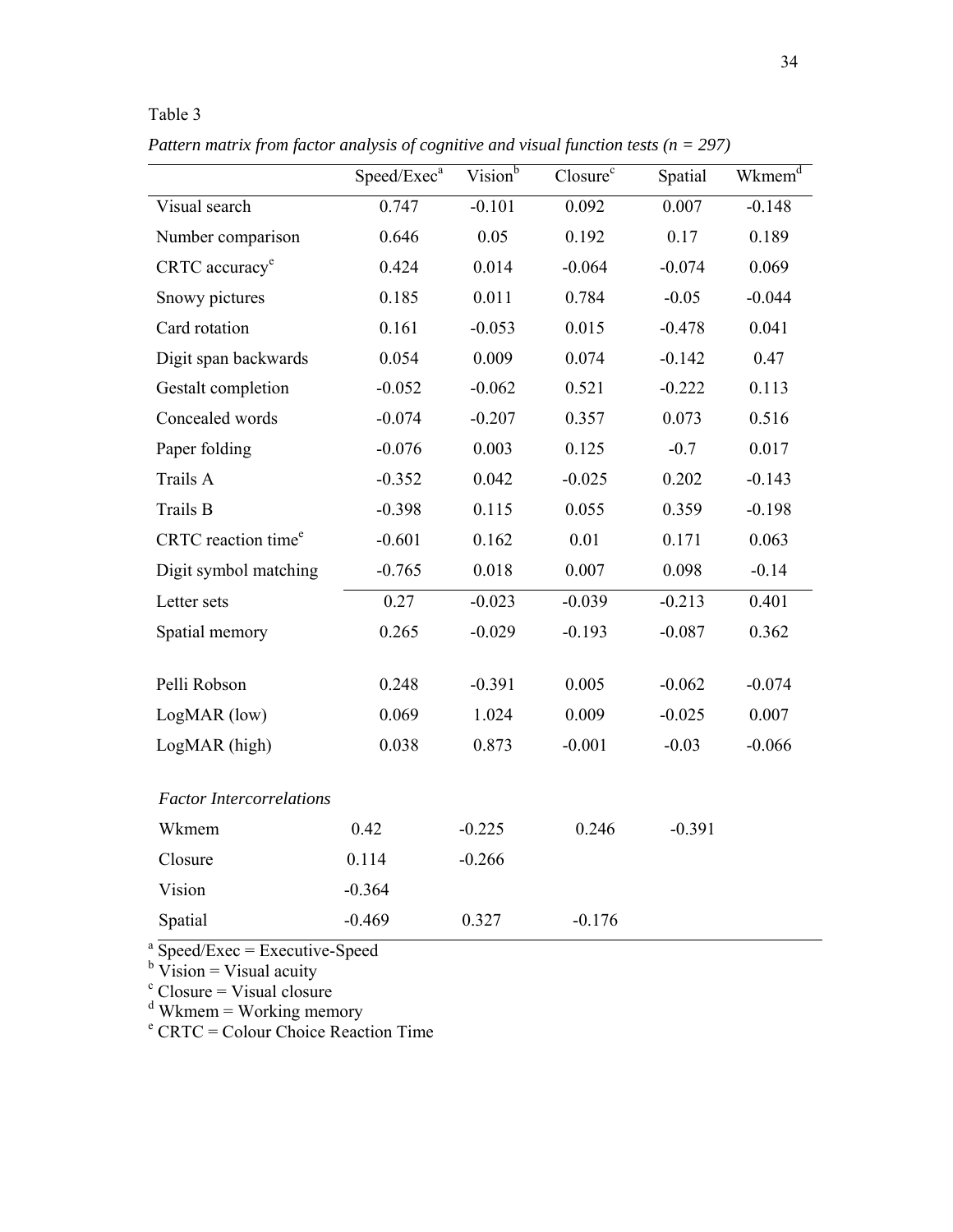|            | UFOV <sup>a</sup> ( $n = 274$ ) |                           | HPT <sup>b</sup> $(n = 269)$ |             | $HCDT^{c} (n = 276)$ |             |  |  |
|------------|---------------------------------|---------------------------|------------------------------|-------------|----------------------|-------------|--|--|
|            | β                               | Incr <sup>d</sup> . $R^2$ | β                            | Incr. $R^2$ | $\beta$              | Incr. $R^2$ |  |  |
| Step 1     |                                 |                           |                              |             |                      |             |  |  |
| Age        | $.243**$                        |                           | .119                         |             | $.233**$             |             |  |  |
| <b>Sex</b> | $-.075$                         | $.251**$                  | $-.054$                      | $.158**$    | $-146**$             | $.276**$    |  |  |
| Step 2     |                                 |                           |                              |             |                      |             |  |  |
| Speed/Exec | $-.296**$                       |                           | $-146*$                      |             | $-.291**$            |             |  |  |
| Vision     | .056                            |                           | $.193**$                     |             | .035                 |             |  |  |
| Closure    | .002                            |                           | $-.033$                      |             | $-.054$              |             |  |  |
| Spatial    | $-.160**$                       |                           | $.257**$                     |             | $.250**$             |             |  |  |
| Wkmem      | $-.160**$                       | $.410**$                  | .075                         | $.300**$    | $-.090$              | $.440**$    |  |  |

*Hierarchical Regression of Driver Screening Measures of Vision and Cognitive Factors* 

Note incr. = incremental

 $a$  UFOV = Useful Field of View test

 $<sup>b</sup> HPT =$  Hazard perception test</sup>

 $c$  HCDT = Hazard change detection task

 $d$  incr = incremental

 $* p < .05$ 

Table 4

\*\*  $p < 01$